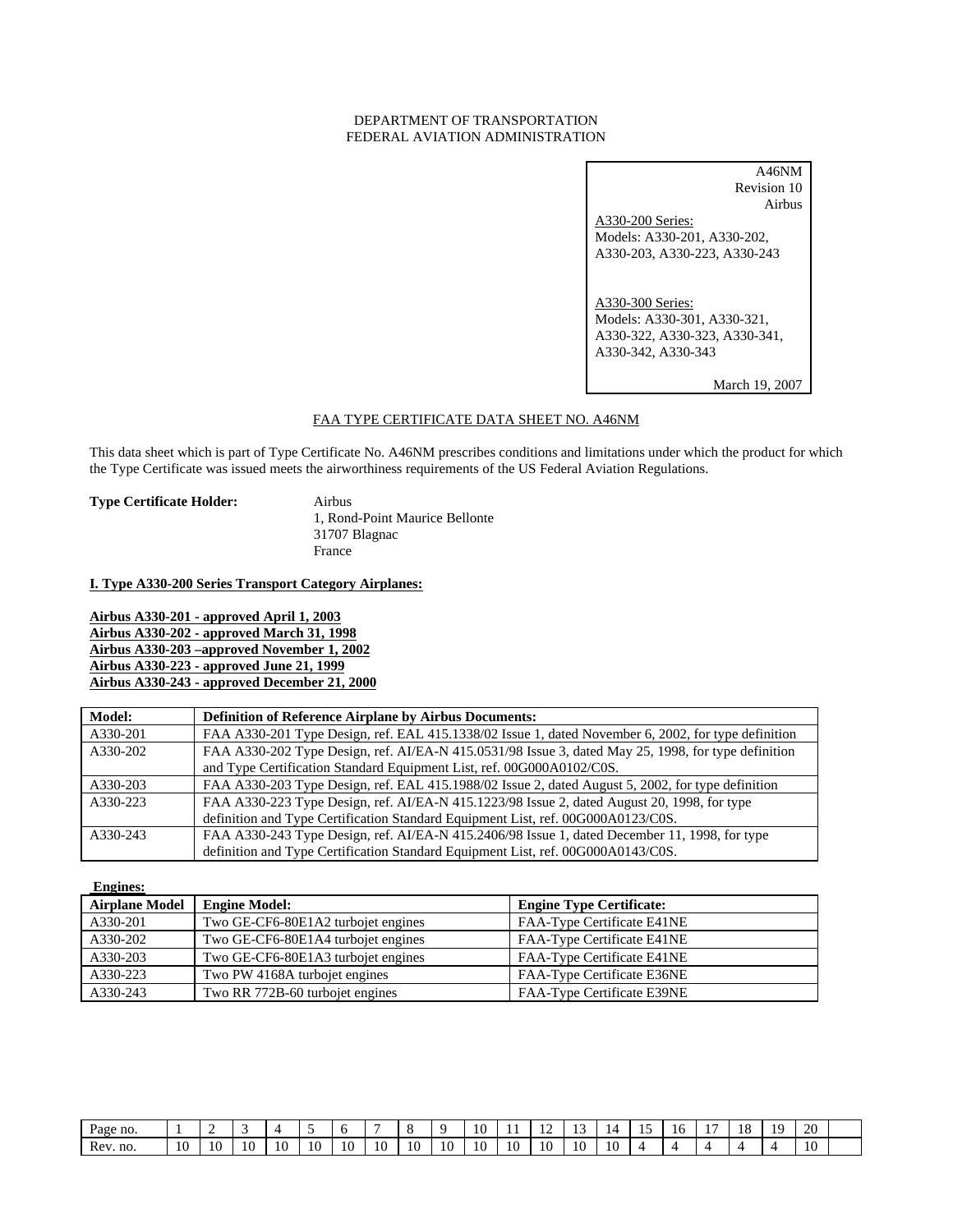# **Fuel:**

See Section III, Data pertinent to All Model A330-200 and A330-300 Series airplanes.

# **Engine Limits:**

|                               | A330-201                | A330-202                           | A330-203                           | A330-223                  | A330-243           |
|-------------------------------|-------------------------|------------------------------------|------------------------------------|---------------------------|--------------------|
| <b>Engine Limitations</b>     | CF6-80E1A2              | CF6-80E1A4                         | CF6-80E1A3                         | <b>PW 4168A</b>           | RR 772B-60         |
|                               | FAA Data Sheet          | FAA Data Sheet                     | FAA Data Sheet                     | FAA Data Sheet            | FAA Data Sheet     |
|                               | E41NE                   | E41NE                              | E41NE                              | E36NE                     | E39NE              |
| Static Thrust at Sea          |                         |                                    |                                    |                           |                    |
| Level                         |                         |                                    |                                    |                           |                    |
| • Take-off $(5 \text{ mn})^1$ |                         |                                    |                                    |                           |                    |
| (flat rated                   | 64,530 lbs              | 66,870 lbs                         | 68, 530 lbs                        | 68,600 lbs                | 71,100 lbs         |
| $30^{\circ}$ C)               |                         |                                    |                                    |                           |                    |
| · maximum                     | 60,400 lbs              | 60,400 lbs                         | 60,400 lbs                         | 59,357 lbs                | 63,560 lbs         |
| continuous                    |                         |                                    |                                    |                           |                    |
| (flat rated $25^{\circ}$ C)   |                         |                                    |                                    |                           |                    |
| Maximum Engine                |                         |                                    |                                    |                           |                    |
| Speed                         |                         |                                    |                                    |                           |                    |
| $\bullet$ N1 rpm $(\%)$       | 3,835 (115.5%)          | 3,835 (115.5%)                     | 3,835 (115.5%)                     | 3,600                     | 3,861 (99%)        |
| $\bullet$ N2 rpm $(\%)$       | 11,105 (113%)           | 11,105(113%)                       | 11,105(113%)                       | 10,450                    | 10,611 (100%)      |
| Maximum Gas                   |                         |                                    |                                    |                           |                    |
| Temperature                   |                         |                                    |                                    |                           |                    |
| • Take-off $(5mn)^1$          | $1,787$ °F (975°C)      | $1,787$ °F (975°C)                 | $1,787$ °F (975°C)                 | $1,157^{\circ}$ F (625°C) | $1,652$ °F (900°C) |
| • Maximum                     | $1,724$ °F (940°C)      | $1,724$ °F (940°C)                 | $1,724$ °F (940°C)                 | $1,112^{\circ}$ F (600°C) | $1,562$ °F (850°C) |
| Continuous                    | $1,598$ °F (870°C)      | $1,598$ °F (870°C)                 | $1,598$ °F (870°C)                 | $1,148^{\circ}$ F (620°C) | $1,562$ °F (850°C) |
| $\cdot$ Starting <sup>2</sup> |                         |                                    |                                    |                           |                    |
| Maximum Oil                   |                         |                                    |                                    |                           |                    |
| Temperature                   |                         |                                    |                                    |                           |                    |
| (Supply Pump Outlet)          |                         |                                    |                                    |                           |                    |
| °C                            |                         |                                    |                                    |                           |                    |
| • Continuous                  | $320^{\circ}$ F (160°C) | $320^{\circ}$ F (160 $^{\circ}$ C) | $320^{\circ}$ F (160 $^{\circ}$ C) | $325^{\circ}$ F (163°C)   | 374° F (190° C)    |
| Operation                     | 347° F (175° C)         | 347° F (175° C)                    | 347° F (175° C)                    | 350° F (177° C)           | 374° F (190° C)    |
| • Transient (15 mn            | 10.0 psid (69 Kpa)      | 10.0 psid (69 Kpa)                 | 10.0 psid (69 KPa)                 | 70.0 psid (482.6)         | $24.0$ psid        |
| max.)                         |                         |                                    |                                    | $KPa$ )                   |                    |
| · Minimum Oil                 |                         |                                    |                                    |                           |                    |
| Pressure (PSI)                |                         |                                    |                                    |                           |                    |
| Approved oils                 | <b>Brand Names: See</b> | <b>Brand Names: See</b>            | <b>Brand Names: See</b>            | Oils conforming to        | -Aeroshell Turbine |
|                               | <b>GE</b> Service       | <b>GE</b> Service                  | <b>GE</b> Service                  | P&W Turbojet              | Oil                |
|                               | <b>Bulletin</b>         | <b>Bulletin</b>                    | <b>Bulletin</b>                    | engine Service            | (Royco) 500, 555,  |
|                               | 79-001                  | 79-001                             | 79-001                             | Bulletin 238, latest      | 560                |
|                               | Specification: See      | Specification: See                 | Specification: See                 | revision.                 | -Mobil Jet Oil II  |
|                               | GE specification        | GE specification                   | GE specification                   |                           | 254, 291           |
|                               | D50TF1,                 | D50TF1,                            | D50TF1,                            |                           | -Exxon Turbo Oil   |
|                               | Class B                 | Class B                            | Class B                            |                           | 2197               |

Table references:

(1) 10 minutes at take-off thrust allowed only in case of engine failure (at take-off or during go around).

(2) 4 consecutive cycles of 2 minutes each.

### **Airspeed Limits**

See Section III, Data pertinent to All Model A330-200 and A330-300 Series airplanes.

## **Center of Gravity Limits:**

See Section III, Data pertinent to All Model A330-200 and A330-300 Series airplanes.

#### **Datum:**

See Section III, Data pertinent to All Model A330-200 and A330-300 Series airplanes.

# **Leveling Means:**

See Section III, Data pertinent to All Model A330-200 and A330-300 Series airplanes.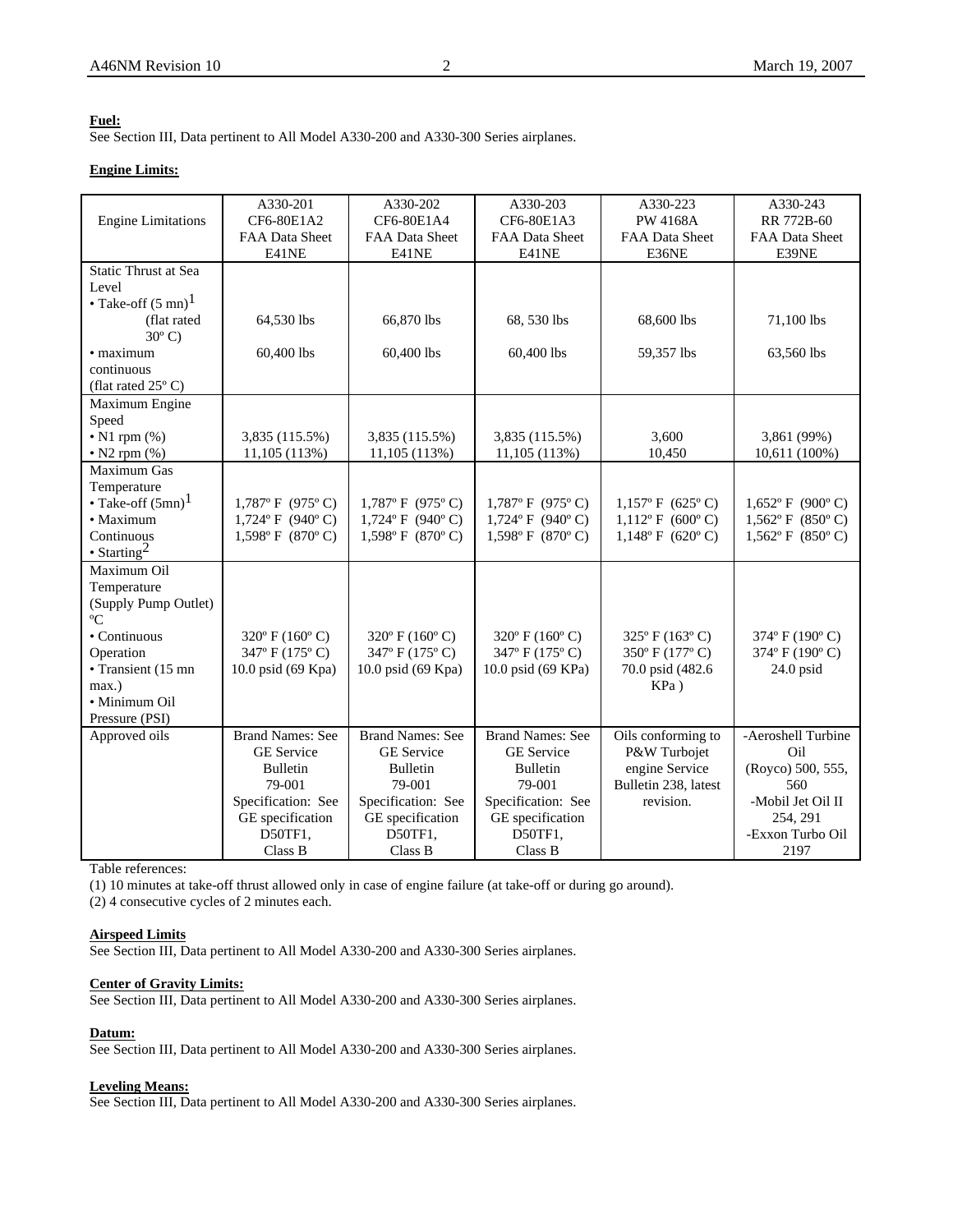# **Maximum Weight:**

| Model A330-200 Airplane   |                   | A330-201/-202/-203/-223/-243 | A330-223          |
|---------------------------|-------------------|------------------------------|-------------------|
| Weight Variant            | 020               | 050                          | 052               |
|                           | (Basic)           | (MOD 51802)                  | (MOD 51804)       |
|                           | kg / lb           | kg / lb                      | kg/lb             |
| Maximum Take-off Weight,  | 230,000 / 507,150 | 230,000 / 507,150            | 233,000 / 513,765 |
| <b>MTOW</b>               |                   |                              |                   |
| Maximum Landing Weight,   | 180,000 / 396,900 | 180,000 / 396,900            | 182,000 / 401,300 |
| MLW                       |                   |                              |                   |
| Maximum Zero Fuel Weight, | 168,000 / 370,440 | 168,000 / 370,440            | 170,000 / 374,850 |
| <b>MZFW</b>               |                   |                              |                   |

**Minimum Crew:** See Section III, Data pertinent to All Model A330-200 and A330-300 Series airplanes.

**Number of Seats:** The maximum number of passengers approved for emergency evacuation is: 375 passengers with a 3 pairs of Type A and 1 pair Type 1 exits configuration, and 379 passengers with a 4 pairs of Type A exits configuration.

# **Maximum Baggage:**

| Cargo Compartment | Maximum Load    |
|-------------------|-----------------|
|                   | (kg / lb)       |
| Forward           | 18,869 / 41,606 |
| Aft               | 15,241 / 33,606 |
| Rear              | 3.468 / 7.646   |

For the positions and the loading conditions authorized in each position (references of containers, pallets and associated weight) see weight and Balance Manual: Airbus Document 00G080A0006/C2S for A330-200 airplanes.

# **Fuel Capacity:**

|           |         | 3 Tank  | Airplane |         |
|-----------|---------|---------|----------|---------|
|           | Usable  | Fuel    | Unusable | Fuel    |
| Tank      | liters  | gallons | liters   | gallons |
| Wing      | 91,300  | 24.121  | 348      | 70      |
| Center    | 41.560  | 10,980  | 83       | 21.9    |
| Trim Tank | 6,230   | 1,646   |          | 1.6     |
| Total     | 139,090 | 36,746  | 437      | 115.5   |

# **Maximum Operating Altitude:**

See Section III, Data pertinent to All Model A330-200 and A330-300 Series airplanes.

#### **Control Surface Movements:**

See Section III, Data pertinent to All Model A330-200 and A330-300 Series airplanes.

# **Manufacturer's Serial Numbers:**

See Section III, Data pertinent to All Model A330-200 and A330-300 Series airplanes.

### **Import Requirements:**

See Section III, Data pertinent to All Model A330-200 and A330-300 Series airplanes.

### **Certification Basis (A330-200):**

a. Part 25 of the FAR effective February 1, 1965, including the following:

- Amendments 25-1 through 25-63, amendments 25-65, 25-66, 25-68, 25-69, 25-73, 25-75, 25-77, 25-78, 25-81, 25-82, 25-84 and 25-85
- § 25.851 as amended by amendment 25-74
- The following sections of Part 25 of the FAR as amended through amendment 25-72: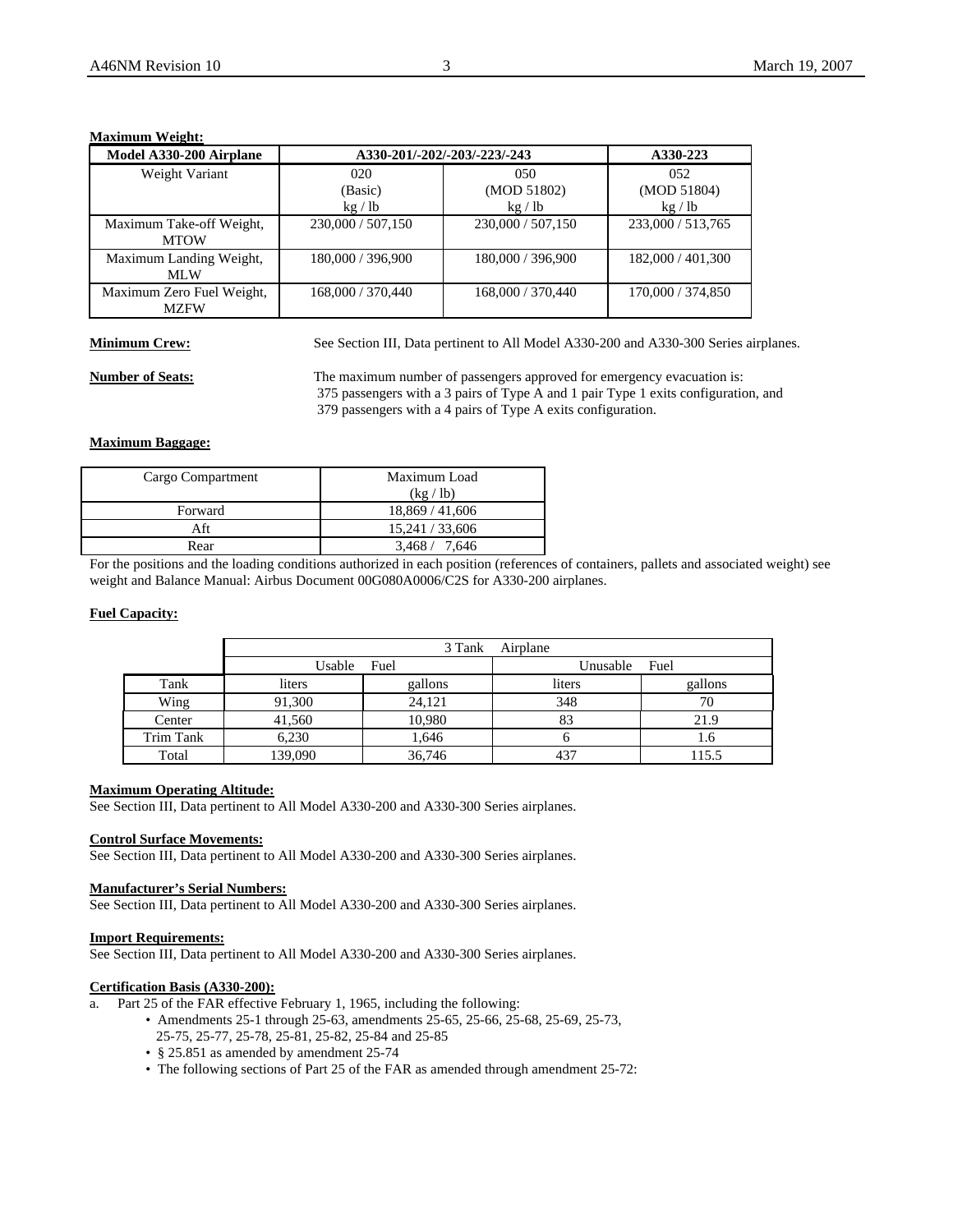| FAR 25.21                             | FAR 25.693  |
|---------------------------------------|-------------|
| FAR 25.29                             | FAR 25.723  |
| FAR 25.111                            | FAR 25.729  |
| FAR 25.147                            | FAR 25.731  |
| FAR 25.177                            | FAR 25.733  |
| FAR 25.181                            | FAR 25.735  |
| FAR 25.205                            | FAR 25.772  |
| FAR 25.307                            | FAR 25.779  |
| FAR 25.331                            | FAR 25.783  |
| FAR 25.341                            | FAR 25.933  |
| FAR 25.343                            | FAR25.979   |
| FAR 25.345                            | FAR 25.1093 |
| FAR 25.351                            | FAR 25.1381 |
| FAR 25.361                            | FAR 25.1419 |
| FAR 25.373                            | FAR 25.1522 |
| FAR 25.395                            | FAR 25.1533 |
| FAR 25.397                            | FAR 25.1543 |
| FAR 25.415                            | FAR 25.1551 |
| FAR 25.459                            | FAR 25.1581 |
| FAR 25.571 (b)                        | FAR 25.1583 |
| FAR 25.613 (Vertical stabilizer only) | FAR 25.1587 |
| FAR 25.615 (Vertical stabilizer only) |             |
|                                       |             |

- b. Part 25 of the FAR amendment 25-64 with the following exceptions:
	- Cockpit seats will not meet FAR 25.562 amendment 25-64 but will meet FAR 25.561
	- Compliance with 25.785(a), (b), and (c) at amendment 25-64 for front row seats in front of a bulkhead will be based on ensuring a 35 inch free head strike envelope.
- c. Special conditions in accordance with § 21.16 of the FAR.
	- 1. Special conditions originally written for the A330-300 certification basis that are also included in the A330-200 certification basis: (published in the Federal Register April 15, 1993, Docket No. NM-75, Special Conditions No. 25-ANM-69)
		- (1) Operation without Normal Electrical Power
		- (2) Electronic Flight Control System (EFCS) failures and Mode Annunciation
		- (3) Command Signal Integrity
		- (4) Protection From Lightning and Unwanted Effects of High Intensity Radiated Fields (HIRF)
		- (5) Interaction of Systems and Structures
		- (6) Design Dive Speed
		- (7) Design Maneuver Requirements
		- (8) Limit Pilot Forces
		- (9) Tail plane Tank Emergency Landing Loads
		- (10) Limit Engine Torque
		- (11) Flight Characteristics
		- (12) Flight Envelope Protection
		- (13) Side Stick Controllers
		- (14) Computerized Airplane Flight Manual (AFM) Performance Information

2. Special condition for the optional installation of the Lower Deck Mobile Crew Rest Compartment: (published in the Federal Register on January 6, 2005, Docket No. NM287, Special Condition No. 25-281-SC)

Lower Deck Mobile Crew Rest (LD-MCR) Compartment (optional installation)

- d. Part 34 of the FAR, effective September 10, 1990, including Amendment 34-1.
- e. Part 36 of the FAR, effective December 1, 1969, including Amendments 36-1 through 36-21.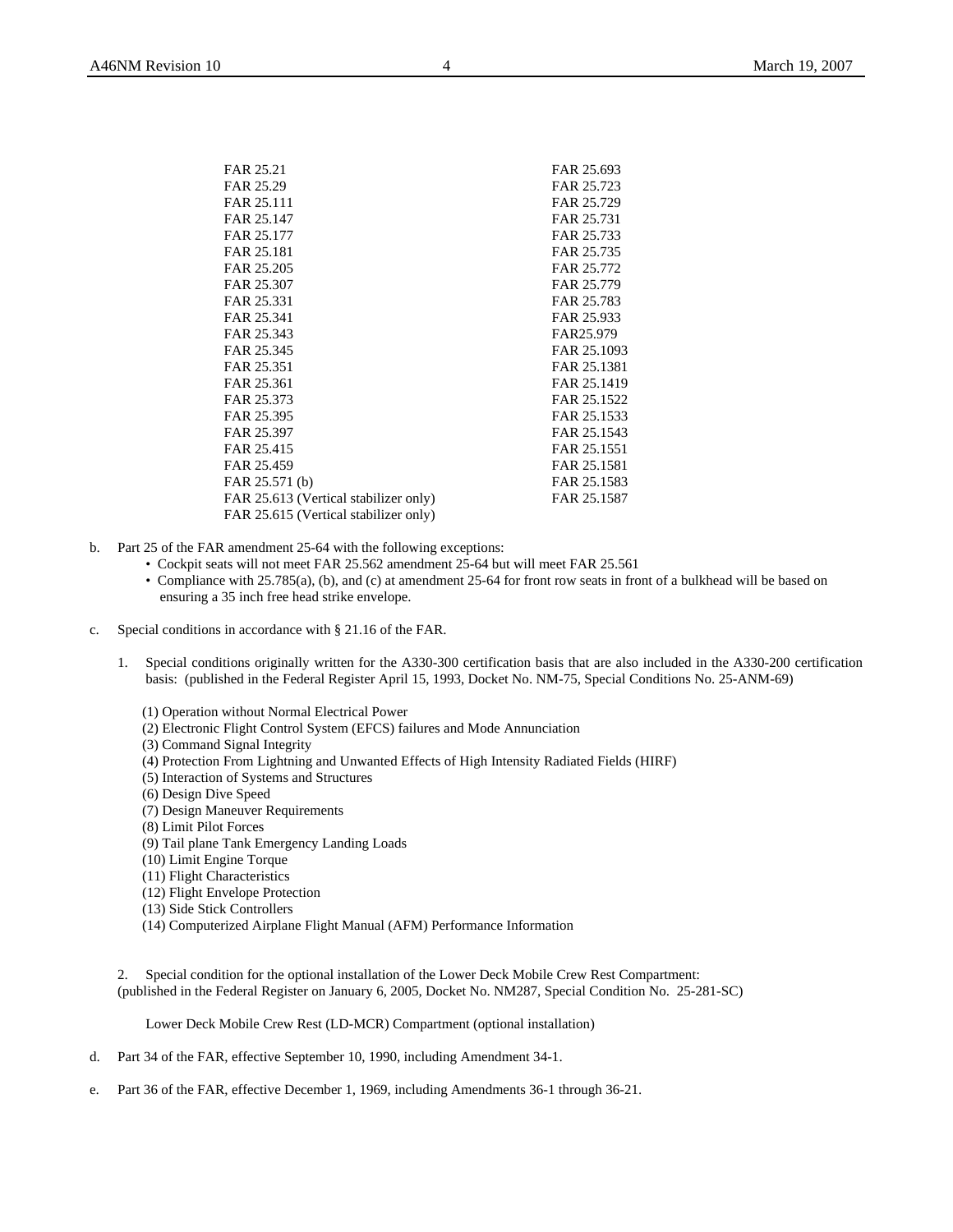- f. The technical requirements are complemented by the following guidance material:
	- For precision approach and landing,
		- 1. AC 120-29
		- 2. AC 120-28C

and for the automatic flight control system

- 1. AC 20-57A for automatic landing
- 2. AC 25.1329-1A for cruise
- g. Equivalent safety findings have been made in accordance with FAR 21.21(b)(1) for the following paragraphs of the FAR:
	- (1) 25.335(d) for design airspeeds
	- (2) 25.345 for high lift devices
	- (3) 25.349 for control surface loads
	- (4) 25.351(b) for unsymmetrical loads
	- (5) 25.371 for gyroscopic loads
	- (6) 25.373 for speed control devices
	- (7) 25.101(I); 25.105(c)(1); 25.109(a)(b)(c)(d)(e)(f); 25.113(a)(b)(c); 25.115(a); 25.735(f)(g)(h)(b) for rejected takeoff and landing performance
	- (8) 25.933(a)(1)(ii), 25.1309(b)(1) for flight critical thrust reverser
	- (9) 25.1203(d) for turbine overheat detection (RR Trent 700 powered A330-243 only)
	- (10) 25.1305(c)(6) Warning means for engine fuel filter contamination (RR Trent 700 powered A330-243 only)
	- (11) 25.1305; 25.1501(b) for APU system flight deck instrumentation

h. Optional requirements elected:

- 25.801 for ditching.
- 25.1419 for icing.

Note 1: Compliance with the FAA Required Modification List for Airbus Model A330 Aircraft as included under the Import Requirements section of TCDS Revision 4, dated March 21, 2000 or later TCDS revision, is necessary for an A330 aircraft to be found in a condition for safe operation.

• The FAA has accepted Model A330-223 aircraft in the Airbus as-delivered configuration for msn 609 and on as compliant with the applicable modifications of the A330 RML. FAA acceptance is based on the Airbus statement to the FAA (ref. Airbus letter EAL G03D0415493, dated July 9, 2004) that the RML modifications applicable to model A330-223 aircraft are either part of the FAA approved type design (ref. AI/EA-N 415.1223/98 Issue 2, dated August 20, 1998), required to be installed at aircraft delivery by DGAC/EASA AD, or required to be installed by Airbus on all A330-223 aircraft at time of delivery.

The Direction Generale de 'Aviation Civile (DGAC) of France originally type certificated the Airbus Model A330-200 series airplanes under its type certificate number DGAC-F TC 184. The FAA validated this product under U.S. Type Certificate Number A46NM. Effective September 28, 2003, the European Aviation Safety Agency (EASA) began oversight of this product on behalf of DGAC.

# **Production Basis:**

See Section III, Data pertinent to All Model A330-200 and A330-300 Series airplanes.

# **Equipment:**

- The basic required equipment as prescribed in the applicable airworthiness regulations (see Certification Basis) must be installed in the aircraft for certification.
- The following Airbus Documents defines the set of modifications which comprise the FAA certificated type design. These documents contain certain modifications determined necessary for FAA certification, including installation of ozone converters, fuel system improvements and thrust reverser modifications.
	- EAL 415.1338/02 Issue 1, dated November 6, 2002 for the A330-201
	- AI/EA-N 415.0531/98 Issue 3, dated May 25, 1998 for the A330-202
	- AI/EAL 415.1988/01 Issue 2, dated August 5, 2001 for the A330-203
	- AI/EA-N 415.1223/98 Issue 2, dated August 20, 1998 for the A330-223
	- AI/EA-N 415.2406/98 Issue 1, dated December 11, 1998 for the A330-243
	- Equipment approved for installation is listed in the Certification Standard Equipment List
		- 00G000A0102/C0S for the A330-202.
		- 00G000A0123/C0S for the A330-223.
		- 00G000A0143/C0S for the A330-243.
- Cabin furnishings, equipment and arrangement shall conform to the following specification:
	- 00F252K0005/C01 for cabin seats,
	- 00F252K0006/C01 for galley,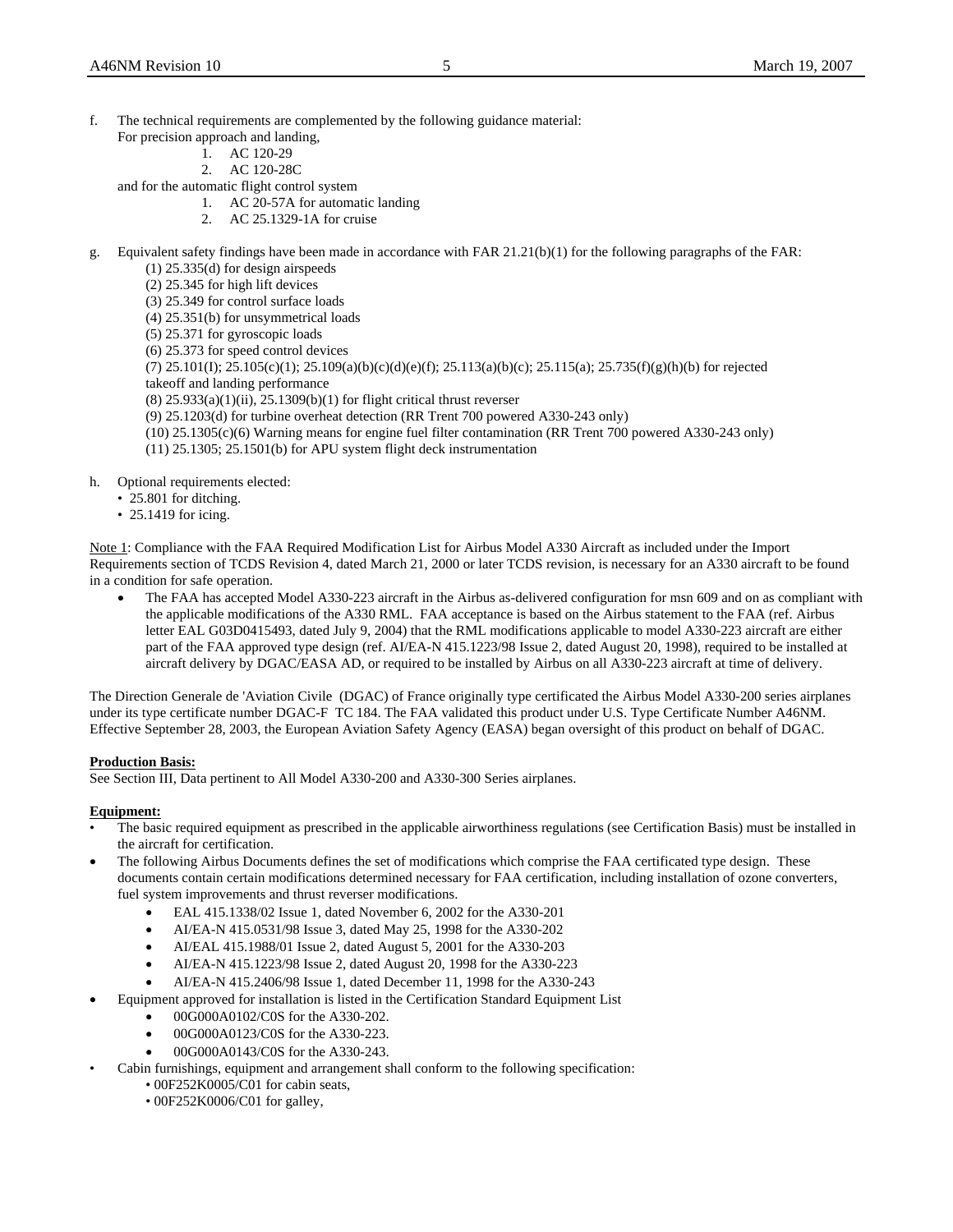• 00F252K0020/C01 for cabin attendant seats.

### **Hydraulic Fluids:**

See Section III, Data pertinent to All Model A330-200 and A330-300 Series airplanes.

#### **Auxiliary Power Unit (APU):**

See Section III, Data pertinent to All Model A330-200 and A330-300 Series airplanes.

#### **Tires:**

See Section III, Data pertinent to All Model A330-200 and A330-300 Series airplanes.

# **Service Information:**

See Section III, Data pertinent to All Model A330-200 and A330-300 Series airplanes.

# **Airplane Flight Manual:**

Airplane operation must be in accordance with the EASA Approved Airplane Flight Manual (AFM), US version, listed below, or later EASA approved revision applicable to the specific airplane model, modification status and serial number.

All placards required by either the AFM, the applicable operating rules, or the certification basis must be installed in the airplane.

| Model A330 Aircraft | <b>Airbus Document Reference</b> | <b>Revision No.</b> | <b>Date</b>      |
|---------------------|----------------------------------|---------------------|------------------|
| $-201$              | STL 33000                        |                     | March 10, 2003   |
| $-202$              | AI/ST-F 33000                    |                     | January 6, 1999  |
| $-203$              | AI/ST-F 33000                    |                     | October 24, 2002 |
| $-223$              | AI/ST-F 33000                    |                     | January 6, 1999  |
| $-243$              | AI/ST-F 33000                    |                     | March 15, 2000   |

# **Environmental requirements for noise:**

See Section III, Data pertinent to All Model A330-200 and A330-300 Series airplanes.

# **II. Airbus A330-300 Series Transport Category Airplanes:**

**Airbus A330-301 - approved October 21, 1993 Airbus A330-321 - approved June 21, 1999 Airbus A330-322 - approved June 21, 1999 Airbus A330-323 - approved October 8, 1999: Airbus A330-341 – approved December 21, 2000 Airbus A330-342 - approved December 21, 2000 Airbus A330-343 - approved December 21, 2000**

| Model:   | <b>Definition of Reference Airplane by Airbus Documents:</b>                                        |
|----------|-----------------------------------------------------------------------------------------------------|
| A330-301 | FAA A330-301 Type Design, ref. AI/EA-N 415.1181/96 Issue 3, dated July 16, 1997 for type definition |
|          | and Type Certification Standard Equipment list, ref. 00G000A0101/C0S.                               |
| A330-321 | FAA A330-321 Type Design, ref. AI/EA-N 415.1184/96 Issue 3, dated June 25, 1998 for type definition |
|          | and Type Certification Standard Equipment list, ref. 00G000A0121/C0S.                               |
| A330-322 | FAA A330-322 Type Design, ref. AI/EA-N 415.1183/99 Issue 3, dated June 25, 1998 for type definition |
|          | and Type Certification Standard Equipment list, ref. 00G000A0121/C0S.                               |
| A330-323 | FAA A330-323 Type Design, ref. AI/EA-N 415.1630/99 Issue 1, dated July 20, 1999 for type definition |
|          | and Type Certification Standard Equipment list, ref. 00G000A0123/C3S.                               |
| A330-341 | FAA A330-341 Type Design, ref. AI/EA-N 415.1187/96 Issue 2, dated December 11, 1998 for type        |
|          | definition and Type Certification Standard Equipment list, ref. 00G000A0141/C0S.                    |
| A330-342 | FAA A330-341 Type Design, ref. AI/EA-N 415.1182/96 Issue 2, dated December 11, 1998 for type        |
|          | definition and Type Certification Standard Equipment list, ref. 00G000A0141/C0S.                    |
| A330-343 | FAA A330-343 Type Design, ref. AI/EA-N 415.2027/99 Issue 1, dated October 22, 1999 for type         |
|          | definition and Type Certification Standard Equipment list, ref. 00G000A0143/C3S.                    |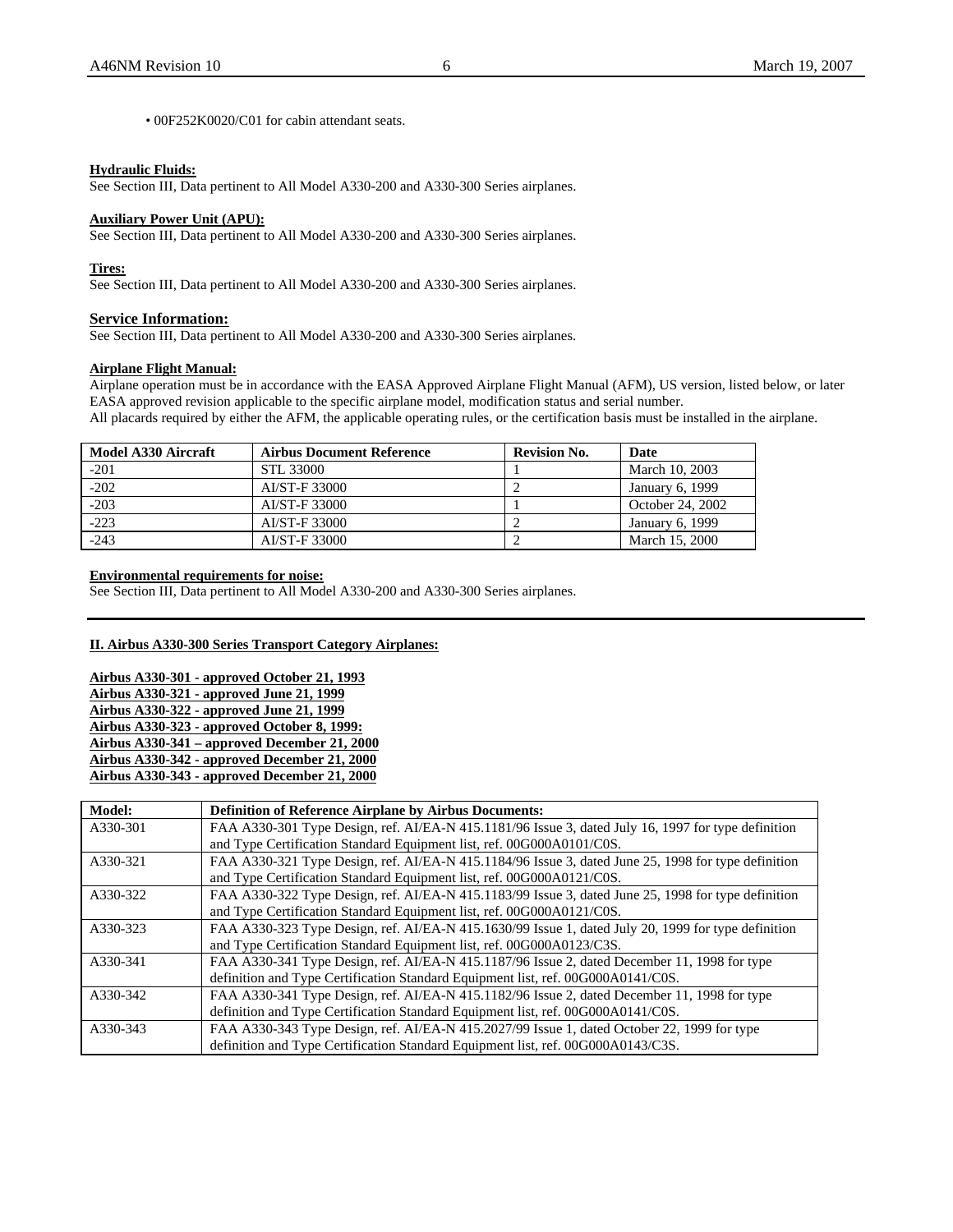| <b>Engines:</b>        |                                       |                                 |
|------------------------|---------------------------------------|---------------------------------|
| <b>Airplane Model:</b> | <b>Engine Model:</b>                  | <b>Engine Type Certificate:</b> |
| A330-301               | Two GE-CF6-80E1A2 turbojet engines    | FAA-Type Certificate E41NE      |
| A330-321               | Two PW 4164 turbojet engines          | FAA-Type Certificate E36NE      |
| A330-322               | Two PW 4168 turbojet engines          | FAA-Type Certificate E36NE      |
| A330-323               | Two PW 4168A turbojet engines         | FAA-Type Certificate E36NE      |
| A330-341               | Two RR Trent 768-60 turbojet engines  | FAA-Type Certificate E39NE      |
| A330-342               | Two RR Trent 772-60 turbojet engines  | FAA-Type Certificate E39NE      |
| A330-343               | Two RR Trent 772B-60 turbojet engines | FAA-Type Certificate E39NE      |

**Fuel:** See Section III, Data pertinent to All Model A330-200 and A330-300 Series airplanes.

# **Engine Limits:**

|                                                | A330-301                                              |
|------------------------------------------------|-------------------------------------------------------|
| <b>Engine Limitations</b>                      | CF6-80E1A2                                            |
|                                                | <b>FAA Data Sheet</b>                                 |
|                                                | E41NE                                                 |
| Static Thrust at Sea Level                     |                                                       |
| • Take-off $(5 \text{ mn})^1$ (flat rated 30°) | 64,530 lbs                                            |
| • maximum continuous                           |                                                       |
| (flat rated $25^{\circ}$ C)                    | 60,400 lbs                                            |
| Maximum Engine Speed                           |                                                       |
| • N1 rpm $(\%)$                                | 3,835 (115.5%)                                        |
| • N2 rpm $(\%)$                                | 11,105 (113%)                                         |
| Maximum Gas Temperature                        |                                                       |
| • Take-off $(5mn)^1$                           | $1,787$ °F (975°C)                                    |
| • Maximum Continuous                           | $1,724$ °F (940°C)                                    |
| $\cdot$ Starting <sup>2</sup>                  | $1,598$ °F (870°C)                                    |
| Maximum Oil Temperature                        |                                                       |
| (Supply Pump Outlet) $^{\circ}C$               |                                                       |
| • Continuous Operation                         | $320^{\circ}$ F (160 $^{\circ}$ C)                    |
| • Transient (15 mn max.)                       | 347° F (175° C)                                       |
| • Minimum Oil Pressure (PSI)                   | 10.0 psid (69 KPa)                                    |
| Approved oils                                  | See SB CFMI 79-001 or GE specification D50TF1 Class B |

|                                                | A330-321                                       | A330-322                           | A330-323                           |
|------------------------------------------------|------------------------------------------------|------------------------------------|------------------------------------|
| <b>Engine Limitations</b>                      | PW 4164                                        | PW 4168                            | <b>PW 4168A</b>                    |
|                                                | FAA Data Sheet                                 | FAA Data Sheet                     | FAA Data Sheet                     |
|                                                | E36NE                                          | E36NE                              | E36NE                              |
| Static Thrust at Sea Level                     |                                                |                                    |                                    |
| • Take-off $(5 \text{ mn})^1$ (flat rated 30°) | 64,500 lbs                                     | 68,600 lbs                         | 68,600 lbs                         |
| • maximum continuous                           |                                                |                                    |                                    |
| (flat rated $25^{\circ}$ C)                    | 55,800 lbs                                     | 59,357 lbs                         | 59,357 lbs                         |
| Maximum Engine Speed                           |                                                |                                    |                                    |
| $\bullet$ N1 rpm $(\%)$                        | $3,600(101\%)$                                 | $3,600(101\%)$                     | $3,600(101\%)$                     |
| • N2 rpm $(\%)$                                | 10,450 (103%)                                  | 10,450 (103%)                      | 10,450 (103%)                      |
| Maximum Gas Temperature                        |                                                |                                    |                                    |
| • Take-off $(5mn)^1$                           | $1,157^{\circ}$ F (625°C)                      | $1,157$ °F (625°C)                 | $1,157$ °F (625°C)                 |
| • Maximum Continuous                           | $1,112^{\circ}$ F (600°C)                      | $1,112$ °F (600°C)                 | $1,112$ °F (600°C)                 |
| • Starting <sup>2</sup>                        | $1,148$ ° F (620° C)                           | $1,148^{\circ}$ F (620°C)          | $1,148^{\circ}$ F (620°C)          |
| Maximum Oil Temperature                        |                                                |                                    |                                    |
| (Supply Pump Outlet) °C                        |                                                |                                    |                                    |
| • Continuous Operation                         | $325^{\circ}$ F (163 $^{\circ}$ C)             | $325^{\circ}$ F (163 $^{\circ}$ C) | $325^{\circ}$ F (163 $^{\circ}$ C) |
| • Transient $(15 \text{ mn max.})$             | $350^{\circ}$ F (177 $^{\circ}$ C)             | $350^{\circ}$ F (177 $^{\circ}$ C) | 350° F (177° C)                    |
| • Minimum Oil Pressure (PSI)                   | 70.0 psid (482.6)                              | 70.0 psid (482.6)                  | 70.0 psid (482.6 KPa)              |
|                                                | $KPa$ )                                        | $KPa$ )                            |                                    |
| Approved oils                                  | See P&W Service Bulletin 238, latest revision. |                                    |                                    |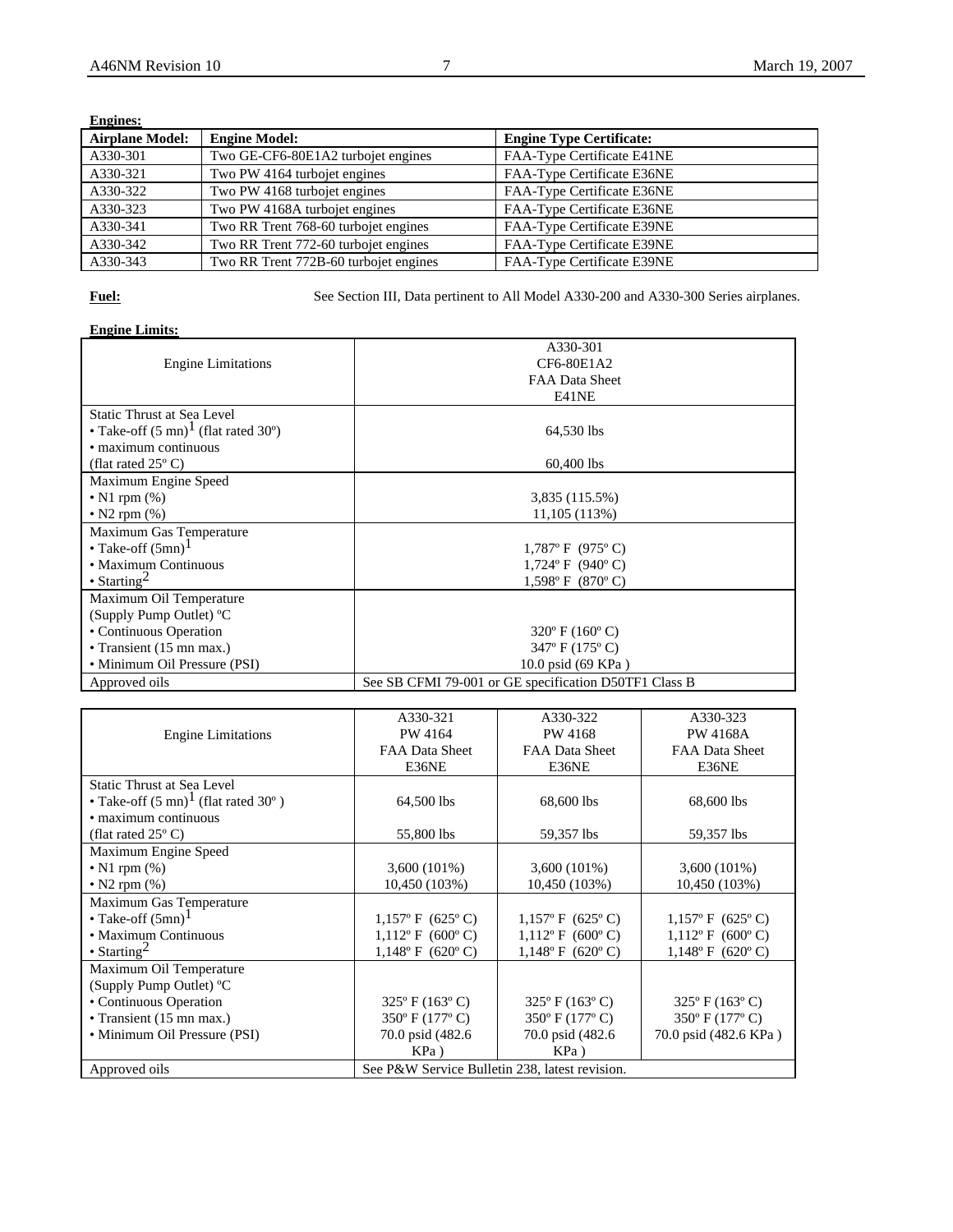|                                                | A330-341                                                            | A330-342                           | A330-343                           |
|------------------------------------------------|---------------------------------------------------------------------|------------------------------------|------------------------------------|
| <b>Engine Limitations</b>                      | <b>Trent 768-60</b>                                                 | Trent 772-60                       | Trent 772B-60                      |
|                                                | FAA Data Sheet                                                      | <b>FAA Data Sheet</b>              | FAA Data Sheet                     |
|                                                | E39NE                                                               | E39NE                              | E39NE                              |
| Static Thrust at Sea Level                     |                                                                     |                                    |                                    |
| • Take-off $(5 \text{ mn})^1$ (flat rated 30°) | 67,500 lbs                                                          | 71,100 lbs                         | 71,100 lbs                         |
| • maximum continuous                           |                                                                     |                                    |                                    |
| (flat rated $25^{\circ}$ C)                    | 60,410 lbs                                                          | 63,560 lbs                         | 63,560 lbs                         |
| Maximum Engine Speed                           |                                                                     |                                    |                                    |
| • N1 rpm $(\%)$                                | 3,861 (99%)                                                         | 3,861 (99%)                        | 3,861 (99%)                        |
| $\bullet$ N2 rpm $(\%)$                        | 10,611 (100%)                                                       | 10,611 (100%)                      | 10,611 (100%)                      |
| Maximum Gas Temperature                        |                                                                     |                                    |                                    |
| • Take-off $(5mn)^1$                           | $1,652$ °F (900°C)                                                  | $1,652$ °F (900°C)                 | $1,652$ °F (900°C)                 |
| • Maximum Continuous                           | $1,562$ °F (850°C)                                                  | $1,562$ °F (850°C)                 | $1,562$ °F (850°C)                 |
| • Starting <sup>2</sup>                        | $1,562$ °F (850°C)                                                  | $1,562$ °F (850°C)                 | $1,562$ °F (850°C)                 |
| Maximum Oil Temperature                        |                                                                     |                                    |                                    |
| (Supply Pump Outlet) °C                        |                                                                     |                                    |                                    |
| • Continuous Operation                         | $374^{\circ}$ F (160 $^{\circ}$ C)                                  | $374^{\circ}$ F (160 $^{\circ}$ C) | $374^{\circ}$ F (160 $^{\circ}$ C) |
| • Transient $(15 \text{ mn max.})$             | $374^{\circ}$ F (175 $^{\circ}$ C)                                  | 374° F (175° C)                    | 374° F (175° C)                    |
| • Minimum Oil Pressure (PSI)                   | $24.0$ psid                                                         | $24.0$ psid                        | $24.0$ psid                        |
| Approved oils                                  | -Aeroshell Turbine Oil (Royco) 500, 555, 560, Mobil Jet Oil II 254, |                                    |                                    |
|                                                | 291, Exxon Turbo Oil 2197                                           |                                    |                                    |

Table references:

(1) 10 minutes at take-off thrust allowed only in case of engine failure (at take-off or during go-around).

(2) 4 consecutive cycles of 2 minutes each.

**Center of Gravity Limits:** See Section III, Data pertinent to All Model A330-200 and A330-300 Series airplanes. **Datum:** See Section III, Data pertinent to All Model A330-200 and A330-300 Series airplanes.

**Leveling Means:** See Section III, Data pertinent to All Model A330-200 and A330-300 Series airplanes.

#### **Maximum Weight:**

| <b>Model A330 Airplane</b>     | A330-301/-321/-322/-341/-342 |                   | A330-301          |
|--------------------------------|------------------------------|-------------------|-------------------|
| Weight Variant                 | 000                          | 002               | 001               |
|                                | (Basic)                      | (MOD 42600)       | (MOD 42200)       |
|                                | kg / lb                      | kg / lb           | kg / lb           |
| Maximum Take-off Weight, MTOW  | 212,000 / 467,460            | 212,000 / 467,460 | 184,000 / 405,720 |
| Maximum Landing Weight, MLW    | 174,000 / 383,670            | 177,000 / 390,285 | 174,000 / 383,670 |
| Maximum Zero Fuel Weight, MZFW | 164,000 / 361,620            | 167,000 / 368,235 | 164,000 / 361,620 |

| <b>Model A330 Airplane</b>     | A330-323/-343     |                   | A330-323          |                    |
|--------------------------------|-------------------|-------------------|-------------------|--------------------|
| Weight Variant                 | 020               | 022               | 050               | 052                |
|                                | (Basic)           | (MOD 47785)       | (MOD 51805)       | (MOD 51807)        |
|                                | kg / lb           | kg / lb           | kg / lb           | kg / lb            |
| Maximum Take-off Weight, MTOW  | 230,000 / 507,150 | 233,000 / 513,765 | 230,000 / 507,150 | 233,000/513,765    |
| Maximum Landing Weight, MLW    | 185,000 / 407,925 | 187,000 / 412,335 | 185,000 / 407,925 | 187,000 / 412, 335 |
| Maximum Zero Fuel Weight, MZFW | 173,000 / 381,465 | 175,000 / 385,875 | 173,000 / 381,465 | 175,000/385,875    |

**Minimum Crew:** See Section III, Data pertinent to All Model A330-200 and A330-300 Series airplanes.

# **Number of Seats:**

The maximum number of passengers approved for emergency evacuation is: 375 passengers with a 3 pair Type A and 1 pair Type 1 exit configuration, and 379 passengers with a 4 pair Type A exit configuration.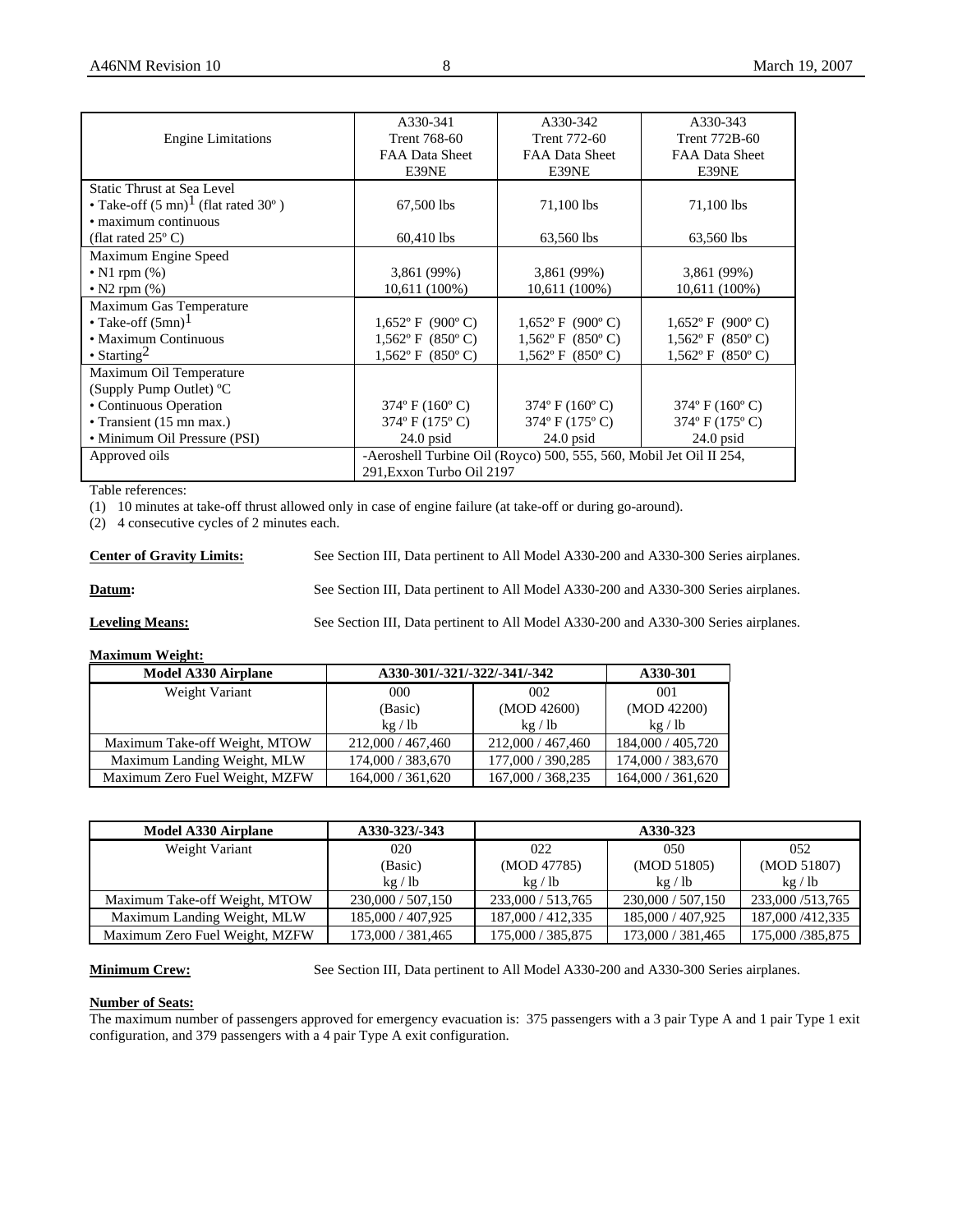# **Maximum Baggage:**

| Cargo Compartment | Maximum Load    |
|-------------------|-----------------|
|                   | (kg / lb)       |
| Forward           | 22,861 / 50,408 |
| Aft               | 18,507 / 40,808 |
| Rear              | 3.468 / 7.647   |
|                   |                 |

For the positions and the loading conditions authorized in each position (references of containers, pallets and associated weight) see Weight and Balance Manual Ref. 00G080A0006/C3S for A330-300 airplanes.

# **Fuel Capacity:**

|       | Two Tank Airplane |                              |           |               |               |            |  |
|-------|-------------------|------------------------------|-----------|---------------|---------------|------------|--|
|       |                   | Usable Fuel                  |           |               | Unusable fuel |            |  |
| Model |                   | A330-301/-321/-322/-341/-342 |           | A330-323/-343 |               | All Models |  |
| Tank  | Liters            | Gallons                      | liters    | gallons       | liters        | gallons    |  |
|       | (kg)              | (lb)                         | (kg)      | (lb)          | (kg)          | (lb)       |  |
| Wing  | 91,764            | 24.244                       | 91,300    | 24,122        | 348           | 92         |  |
|       | (73, 411)         | (161, 871)                   | (73,040)  | (161, 053)    | (279)         | (615)      |  |
| Trim  | 6,121             | 1,617                        | 6,230     | 1,646         | 6             | 1.6        |  |
| Tank  | (4,897)           | (10, 798)                    | (4,984)   | (10,990)      | (5)           | (11)       |  |
| Total | 97,885            | 25,861                       | 97,530    | 25,768        | 354           | 94         |  |
|       | (78, 308)         | (172, 669)                   | (78, 024) | (172, 043)    | (284)         | (626)      |  |

# **Maximum Operating Altitude:**

See Section III, Data pertinent to All Model A330-200 and A330-300 Series airplanes.

**Control Surface Movements:** *(Total one-way travel in each direction of each movable control surface on the aircraft.)*  See Section III, Data pertinent to All Model A330-200 and A330-300 Series airplanes.

# **Manufacturer's Serial Numbers:**

See Section III, Data pertinent to All Model A330-200 and A330-300 Series airplanes.

### **Import Requirements:**

See Section III, Data pertinent to All Model A330-200 and A330-300 Series airplanes.

# **Certification Basis (A330-300):**

- a. Part 25 of the FAR effective February 1, 1965, including the following:
	- Amendments 25-1 through 25-63, amendments 25-65, 25-66, 25-77
- b. Part 25 of the FAR amendment 25-64 with the following exceptions:
	- Cockpit seats will not meet FAR 25.562 amendment 25-64 but will meet FAR 25.561
	- Compliance with 25.785(a), (b), and (c) at amendment 25-64 for front row seats in front of a bulkhead will be based on ensuring a 35 inch free head strike envelope.
- c. Special conditions in accordance with § 21.16 of the FAR.

1. Special conditions published in the Federal Register on April 15, 1993, (ref. Docket No. NM-75, Special Conditions No. 25-ANM-69):

- (1) Operation without Normal Electrical Power
- (2) Electronic Flight Control System (EFCS) failures and Mode Annunciation
- (3) Command Signal Integrity
- (4) Protection From Lightning and Unwanted Effects of High Intensity Radiated Fields (HIRF)
- (5) Interaction of Systems and Structures
- (6) Design Dive Speed
- (7) Design Maneuver Requirements
- (8) Limit Pilot Forces
- (9) Tail plane Tank Emergency Landing Loads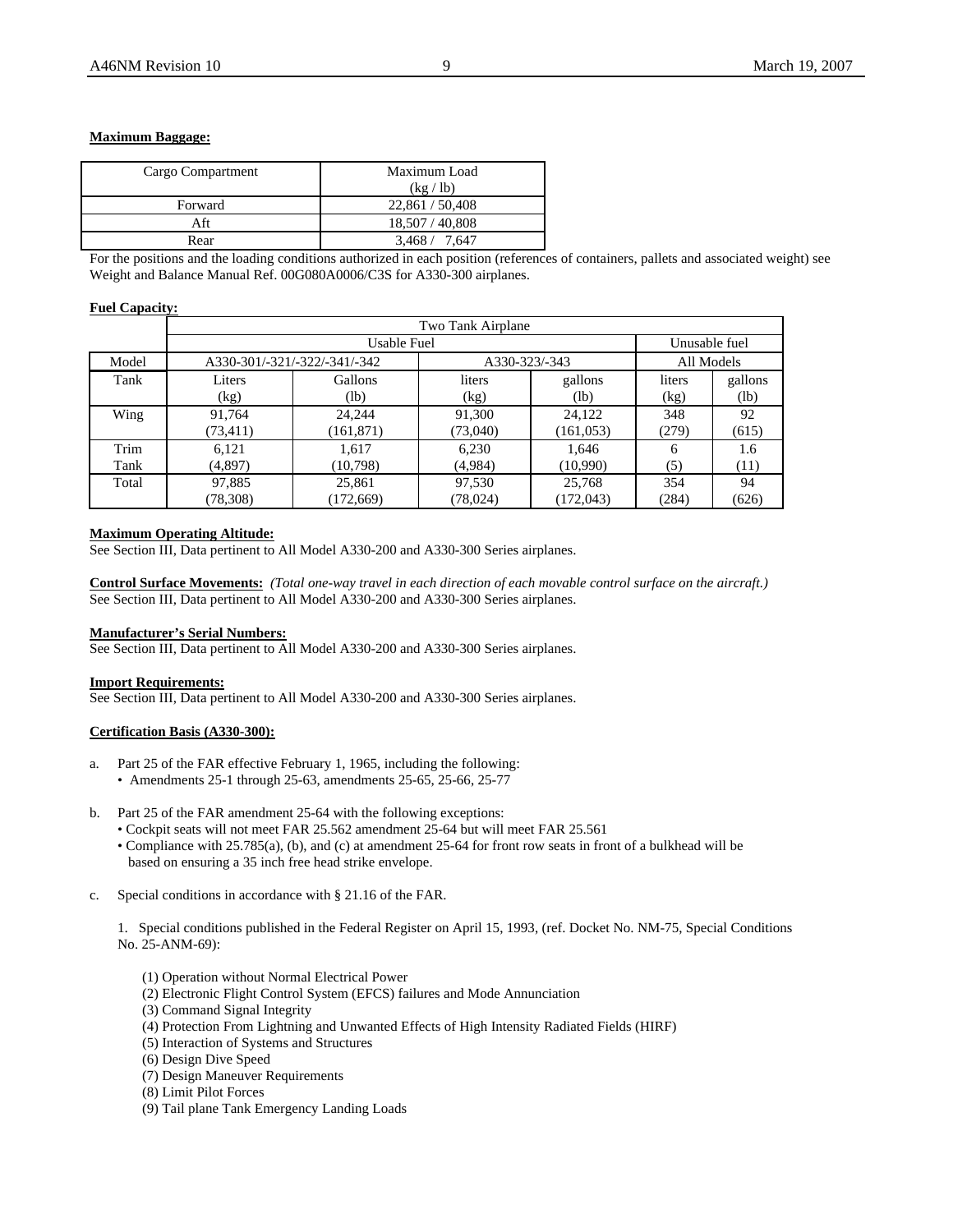- (10) Limit Engine Torque
- (11) Flight Characteristics
- (12) Flight Envelope Protection
- (13) Side Stick Controllers
- (14) Computerized Airplane Flight Manual (AFM) Performance Information
- 2. Special condition for the optional installation of the Lower Deck Mobile Crew Rest Compartment: (published in the Federal Register on January 6, 2005, Docket No. NM287, Special Condition No. 25-281-SC)

Lower Deck Mobile Crew Rest (LD-MCR) Compartment (optional installation)

- d. Special Federal Aviation regulation FAR Part 34, effective September 10, 1990.
- e. Part 36 of the FAR as amended by amendments 36-1 through 36-20.
- f. The technical requirements are complemented by the following guidance material: For precision approach and landing,
	- 1. AC 120-29
	- 2. AC 120-28C
	- and for the automatic flight control system
		- 1. AC 20-57A for automatic landing
		- 2. AC 25.1329-1A for cruise
- g. Equivalent safety findings have been made in accordance with FAR 21.21(b)(1) for the following paragraphs of the FAR:
	- (1) 25.335(d) for design airspeeds (2) 25.345 for high lift devices (3) 25.349 for control surface loads (4) 25.351(b) for unsymmetrical loads (5) 25.371 for gyroscopic loads (6) 25.373 for speed control devices  $(7)$  25.101(I); 25.105(c)(1); 25.109(a)(b)(c)(d)(e)(f); 25.113(a)(b)(c); 25.115(a); 25.735(f)(g)(h)(b) for rejected takeoff and landing performance  $(8)$  25.933 $(a)(1)(ii)$ , 25.1309 $(b)(1)$  for flight critical thrust reverser (9) 25.1203(d) for turbine overheat detection (RR Trent 700 powered A330-341, -342, -343 only) (10) 25.1305(c)(6) Warning means for engine fuel filter contamination (RR Trent 700 powered A330-341, -342 and -343 only) (11) 25.1305: 25.1501(b) for APU system flight deck instrumentation
- h. Optional requirements elected:
	- 25.801 for ditching.
	- 25.1419 for icing.

Note 1: Compliance with the FAA Required Modification List for Airbus Model A330 Aircraft as included under the Import Requirements section of TCDS Revision 4, dated March 21, 2000 or later TCDS revision, is necessary for an A330 aircraft to be found in a condition for safe operation.

• The FAA has accepted Model A330-323 aircraft in the Airbus as-delivered configuration for msn 524 and on as compliant with the applicable modifications of the A330 RML. FAA acceptance is based on the Airbus statement to the FAA (ref. Airbus letter EAL G01M03003568 issue 2, dated June 24, 2003) that the RML modifications applicable to model A330-323 aircraft are either part of the FAA approved type design (ref. AI/EA-N 415.1630/99 Issue 1, dated July 20, 1999), required to be installed at aircraft delivery by DGAC AD, or required to be installed by Airbus on all Model A330-323 aircraft at time of delivery.

The Direction Generale de 'Aviation Civile (DGAC) of France originally type certificated the Airbus Model A330-300 series airplanes under its type certificate number DGAC-F TC 184. The FAA validated this product under U.S. Type Certificate Number A46NM. Effective September 28, 2003, the European Aviation Safety Agency (EASA) began oversight of this product on behalf of DGAC.

#### **Production Basis:**

See Section III, Data pertinent to All Model A330-200 and A330-300 Series airplanes.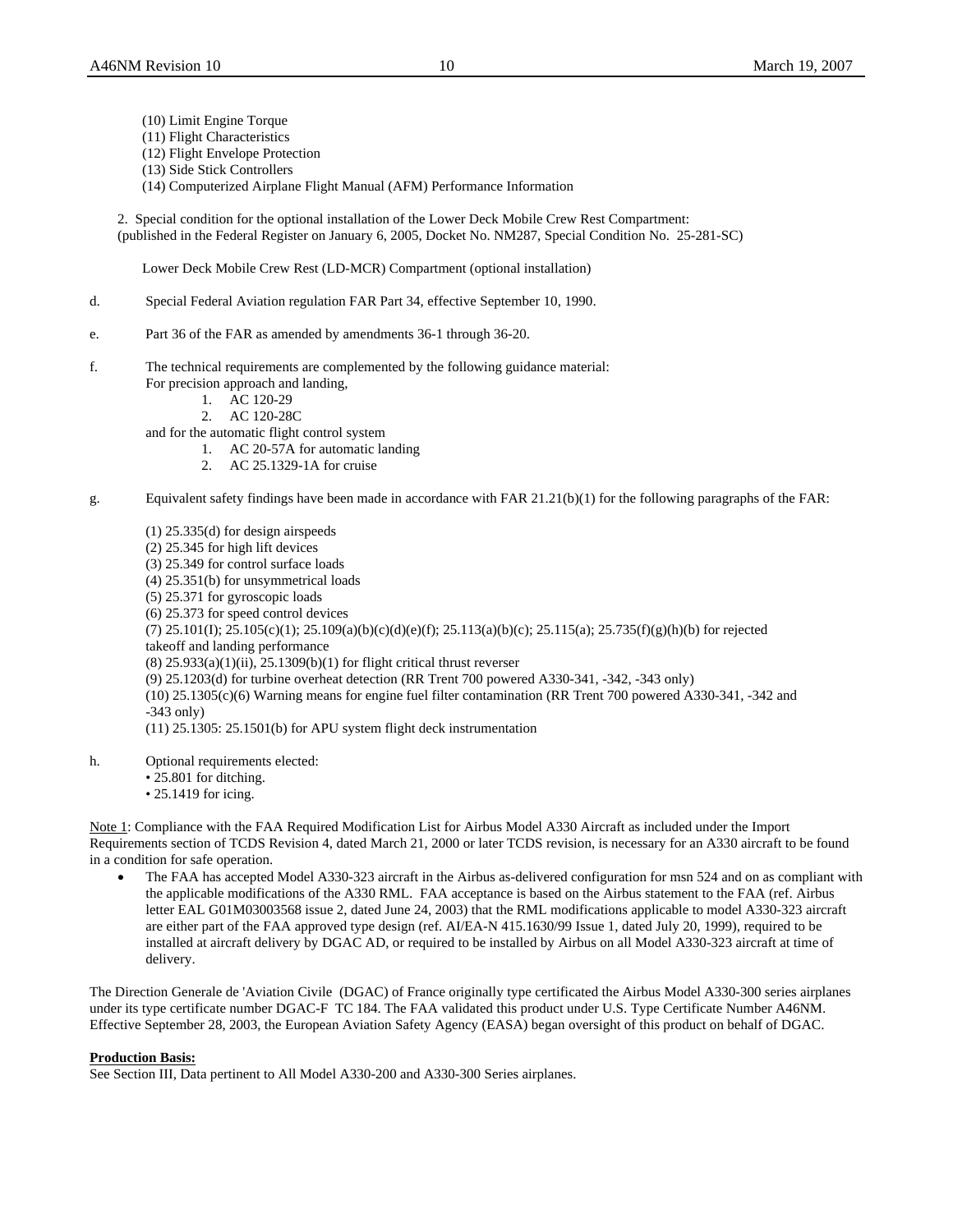# **Equipment:**

- The basic required equipment as prescribed in the applicable airworthiness regulations (see Certification Basis) must be installed in the aircraft for certification.
- The following Airbus Documents defines the set of modifications which comprise the FAA certificated type design. This document contains certain modifications determined necessary for FAA certification, including installation of ozone converters, fuel system improvements and thrust reverser modifications.
	- AI/EA-N 415.1181/96 Issue 3, dated July 16, 1997 for the A330-301
	- AI/EA-N 415.1184/96 Issue 3, dated June 25, 1998 for the A330-321
	- AI/EA-N 415.1183/96 Issue 3, dated July 25, 1998 for the A330-322
	- AI/EA-N 415.1630/99 Issue 1, dated July 20, 1999 for the A330-323
	- AI/EA-N 415.1187/96 Issue 2, dated December 11, 1998 for the A330-341
	- AI/EA-N 415.1182/99 Issue 2, dated December 11, 1998 for the A330-342
	- AI/EA-N 415.2027/99 Issue 1, dated October 22, 1999 for the A330-343
- Equipment approved for installation is listed in the Certification Standard Equipment List
	- 00G000A0101/C0S for the A330-301.
	- 00G000A0121/C0S for the A330-321 and -322.
	- 00G000A0123/C3S for the A330-323.
	- 00G000A0141/C0S for the A330-341 and -342.
	- 00G000A0143/C3S for the A330-343.
- Cabin furnishings, equipment and arrangement shall conform to the following specification:
	- 00F252K0005/C01 for cabin seats,
	- 00F252K0006/C01 for galley,
	- 00F252K0020/C01 for cabin attendant seats

# **Hydraulic Fluid:**

See Section III, Data pertinent to All Model A330-200 and A330-300 Series airplanes.

# **Auxiliary Power Unit (APU):**

See Section III, Data pertinent to All Model A330-200 and A330-300 Series airplanes.

#### **Tires:**

See Section III, Data pertinent to All Model A330-200 and A330-300 Series airplanes.

# **Service Information:**

See Section III, Data pertinent to All Model A330-200 and A330-300 Series airplanes.

# **Airplane Flight Manual:**

Airplane operation must be in accordance with the EASA-Approved Airplane Flight Manual (AFM), US version, listed below, or later EASA approved revision applicable to the specific airplane model, modification status and serial number. All placards required by either the AFM, the applicable operating rules, or the certification basis must be installed in the airplane.

**\_\_\_\_\_\_\_\_\_\_\_\_\_\_\_\_\_\_\_\_\_\_\_\_\_\_\_\_\_\_\_\_\_\_\_\_\_\_\_\_\_\_\_\_\_\_\_\_\_\_\_\_\_\_\_\_\_\_\_\_\_\_\_\_\_\_\_\_\_\_\_\_\_\_\_\_\_\_\_\_\_\_\_\_\_\_\_\_\_\_\_\_\_\_\_\_\_\_\_\_\_\_\_\_\_**

| <b>Aircraft Model A330</b> | <b>Airbus Document Reference.</b> | <b>Revision No.</b> | Date            |
|----------------------------|-----------------------------------|---------------------|-----------------|
| $-301$                     | AI/EV-O 33000                     |                     | January 6, 1999 |
| $-321. -322$               | AI/ST-F 33000                     |                     | January 6, 1999 |
| $-323$                     | AI/ST-F 33000                     |                     | May 18, 2001    |
| -341. -342                 | AI/ST-F 33000                     |                     | March 15, 2000  |
| $-343$                     | AI/ST-F 33000                     |                     | March 15, 2000  |

# **Environmental requirements for noise:**

See Section III, Data pertinent to All Model A330-200 and A330-300 Series airplanes.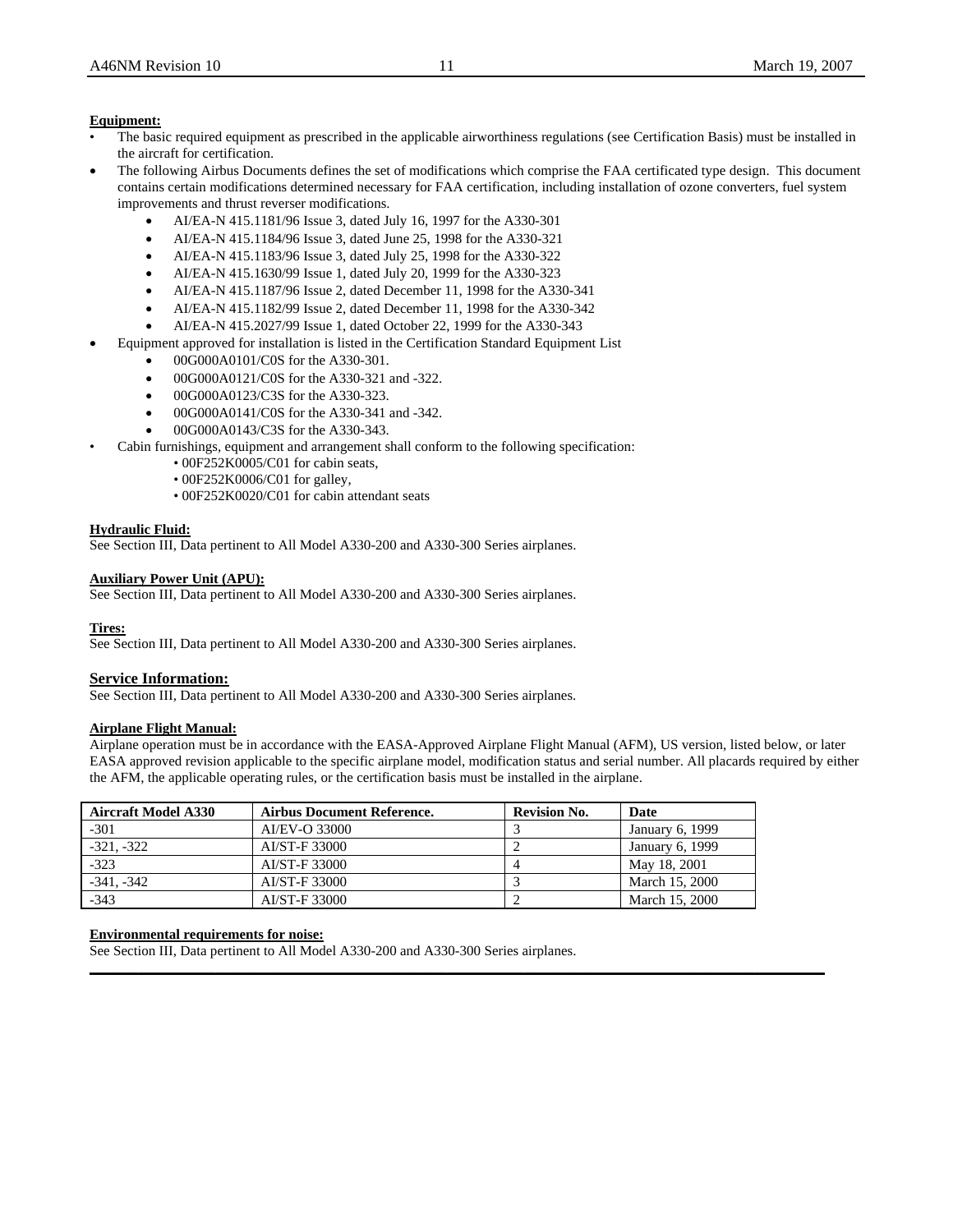# **III. Data Pertinent to All Model A330-200 and A330-300 Series airplanes:**

# **Fuel:**

|          |                                                                                                                 | Specification        |           |                |
|----------|-----------------------------------------------------------------------------------------------------------------|----------------------|-----------|----------------|
| Aircraft | Nomenclature                                                                                                    | <b>United States</b> | France    | United Kingdom |
| A330-201 | Kerosene (conform to GE specification D50TF2)                                                                   | ASTM D               | AIR 3405C | <b>DERD</b>    |
| A330-202 | with current exception of JP4 and JET B)                                                                        | 1655 (JET A)         |           | 2494/2453      |
| A330-203 |                                                                                                                 | (JET A1)             |           |                |
| A330-301 |                                                                                                                 |                      |           |                |
|          |                                                                                                                 |                      |           |                |
| A330-223 | Fuel and fuel additives conforming to the latest applicable issue of FAA approved Pratt & Whitney Turbojet      |                      |           |                |
| A330-321 | Engine Service Bulletin 2016 may be used separately or mixed in any proportions without adversely affecting the |                      |           |                |
| A330-322 | engine operation or power output.                                                                               |                      |           |                |
| A330-323 |                                                                                                                 |                      |           |                |
| A330-243 | Approved fuel and additives are identified in the relevant Operating instructions defined in the Rolls Royce    |                      |           |                |
| A330-341 | Manual F-Trent $-$ A330                                                                                         |                      |           |                |
| A330-342 |                                                                                                                 |                      |           |                |
| A330-343 |                                                                                                                 |                      |           |                |

(a) Additives: According to GE "Specific Operating Instructions", installation manual. The above mentioned fuels are also suitable for the APU.

# **Airspeed Limits (Indicated Airspeed, IAS, unless otherwise stated):**

| • Maximum Operating Limit Speed/Mach, V <sub>MO</sub> /M <sub>MO</sub> |
|------------------------------------------------------------------------|
|------------------------------------------------------------------------|

- Design Maneuvering Speed,  $V_A$
- Maximum Flaps/Slats Extended Speed or Operating Speed,  $V_{EF}$

| Configuration | Slats/Flaps/Ailerons <sup>°</sup> | $V_{\text{FE}}$ (kt) |                         |
|---------------|-----------------------------------|----------------------|-------------------------|
|               | 16/0/0                            | 240                  | Intermediate Approach   |
|               | 16/8/0                            | 215                  | Take-off                |
| $1 + F$       | 16/8/5                            | 205                  | Take-off                |
|               | 20/14/10                          | 196                  | Take-off and Approach   |
|               | 23/22/10                          | 186                  | Take-off, Approach, and |
|               |                                   |                      | Landing                 |
| <b>FULL</b>   | 23/32                             | 180                  | Landing                 |

• Minimum Control Speed,  $V_{MC}$  Refer to AFM performance Section. (Performance Engineering Program/OCTOPUS)

Landing Gear Speeds:

| • Maximum Speed with Landing Gear Operating (Extension and Retraction) $V_{LO}$ | 250 KIAS / .55M |
|---------------------------------------------------------------------------------|-----------------|
|                                                                                 |                 |

• Maximum Speed with Landing Gear Locked Down, V<sub>LE</sub> 250 KIAS / .55M

• Tire Limit Speed (Ground Speed) 203 KIAS (235mph)

**Center of Gravity Limits:** Refer to EASA-Approved Airplane Flight Manual, US Version, Limitations Section for center of gravity envelope. Note: 0% MAC is located 1359.59 in. (34.532m) from the datum line **Datum:** The aircraft reference zero datum point is located 251.29 in. (6.3825 m) forward of the nose

section, 275.6 in. (7m) under the fuselage centerline (datum line).

**Leveling Means:** Inclinometer on cabin seat track rails (refer to WBM chapter 1.80).

**Minimum Crew:** 2 - Pilots

| <b>Maximum Operating Altitude</b> | Basic: 41,100 feet (12,527 m) slats and flaps retracted (clean)                          |
|-----------------------------------|------------------------------------------------------------------------------------------|
|                                   | Option: 41,450 feet (12,634 m) slats and flaps retracted (clean) with modification 52536 |
|                                   | $20,000$ feet $(6,096 \text{ m})$ slats or slats/flaps extended.                         |

330 KIAS / .86<br>365 KIAS / .93 • Design Diving Speed,  $V_D$ <br>
• Design Maneuvering Speed,  $V_A$  365 KIAS / .93<br>
Refer to AFM Performance Section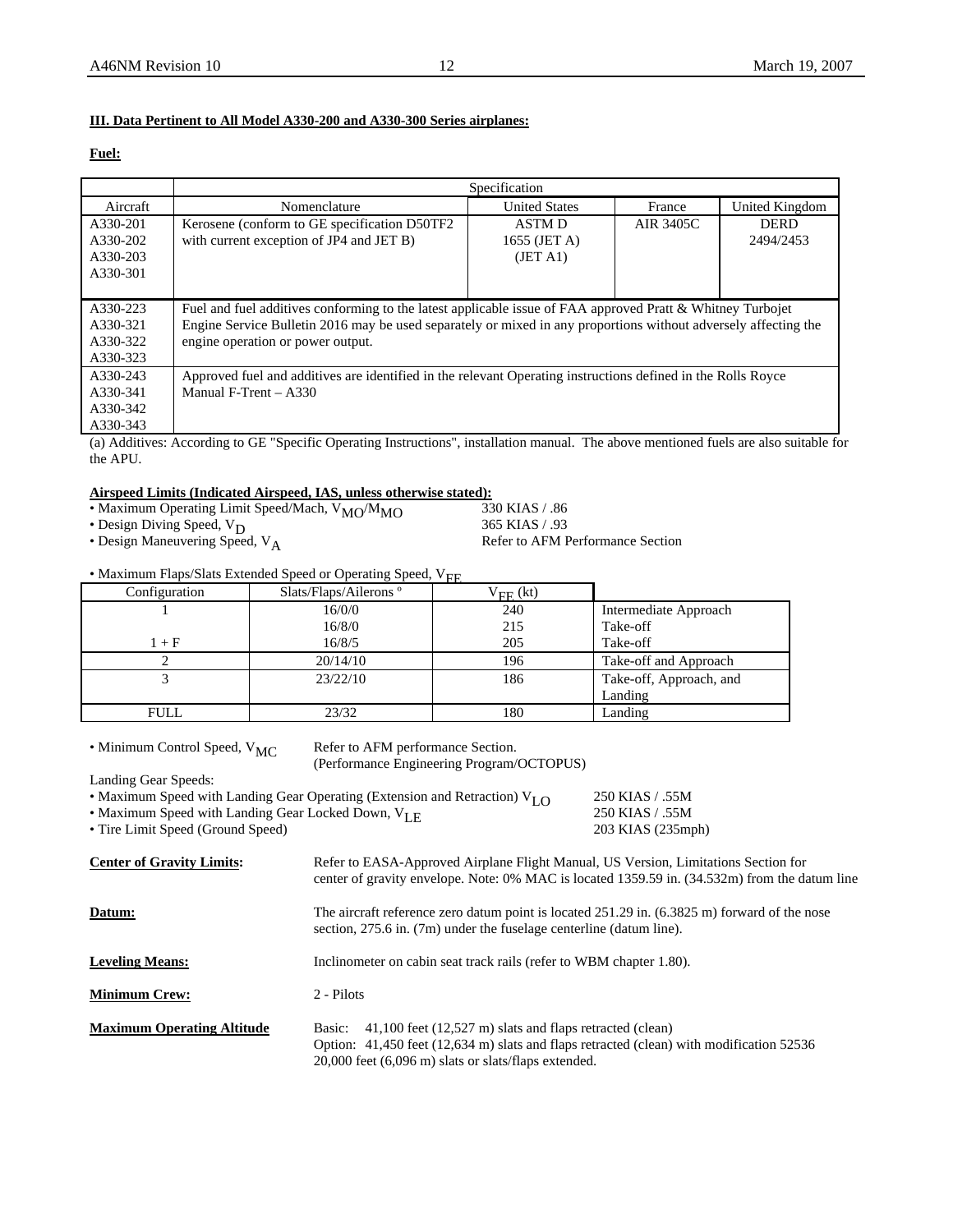**Control Surface Movements:** *(Total one-way travel in each direction of each movable control surface on the aircraft.)* 

| <b>Control Surface</b> | <b>Maximum Travel</b>     |
|------------------------|---------------------------|
| Aileron                | $+25/25$ °                |
| #1 Spoilers            | Speed Brake 23°           |
|                        | Lift Dumper 35°           |
| #2,3 Spoilers          | Roll 35°                  |
|                        | Speed Brake 30°           |
|                        | Lift Dumper 50°           |
| $#4,5,6$ Spoilers      | Roll 35°                  |
|                        | Speed Brake 30°           |
|                        | Lift Dumper 50°           |
| Aileron Droop          | 10 <sup>o</sup>           |
| Flaps                  | $32^{\circ}$              |
| <b>Slats</b>           | $23^\circ$                |
| Stabilizers            | $+2^{\circ}/-14^{\circ}$  |
| Elevator               | $+15^{\circ}/-30^{\circ}$ |
| Rudder                 | $+30^{\circ}/-30^{\circ}$ |

#### **Environmental requirements for noise:**

ICAO Annex 16 Volume 1 – Chapter 3, or Chapter 4 with Modification 55005.

# **Manufacturer's Serial Numbers/Production Basis:**

A330 aircraft, all series and models, are produced in France under production approval FR.21G.0035 (formerly FG 035) issued by the DGAC (on behalf of EASA) to Airbus.

#### **Import Requirements:**

The FAA can issue a U.S. airworthiness certificate based on an French Export Certificate of Airworthiness (Export C of A) signed by a representative of the Direction Generale de 'Aviation Civile (DGAC) of France on behalf of the European Community. The Export C of A should contain the following statement (in the English language): "The aircraft covered by this certificate has been examined, tested, and found to conform to the Type Design approved under FAA Type Certificate No. A46NM as defined in TCDS A46NM revision 4 (or later revision) and to be in condition for safe operation."

The U.S. airworthiness certification basis for aircraft type certificated under FAR Section 21.29 and exported by the country of manufacture is FAR Section 21.183(c) or 21.185(c). The U.S. airworthiness certification basis for aircraft type certificated under FAR Section 21.29 exported from countries other than the country manufacture (e.g., third party country) is FAR Sections 21.183(d) or 21.185(b). These sections provide that U.S. airworthiness certificates are issued only if the Administrator finds "that the aircraft conforms to the type design and is in a condition for safe operation." Notwithstanding that FAR sections 21.183(d) and 21.185(b) do not specifically address or require certification by the foreign civil airworthiness authority of the country of manufacture, such certification is the only practical way for an applicant to show, and the FAA to find conformity to the FAA-approved type design and condition for safe operation. Additional guidance is contained in FAA Advisory Circular (AC) 21-23, Airworthiness Certification of Civil Aircraft, Engines, Propellers, and Related Products Imported into the United States.

#### FAA Required Modification List for Airbus Model A330 Aircraft:

Prior to issuance of a Standard Airworthiness Certificate on any Airbus A330 model aircraft, all modifications shown on the (Model A330) Required Modification List (RML) with compliance times already **past**, must be accomplished before the aircraft can be found to be in a condition for safe operation.

Note 1: RML modifications with compliance times already past means that relative to the date of issuance of an Airworthiness Certificate for an individual aircraft, the compliance time of the RML item in calendar time and/or flight hours and/or flight cycles has been exceeded.

All **future** required modifications shown on the RML must be incorporated into the operator's maintenance or inspection program prior to placement of the aircraft into operation [just as for future airworthiness limitations listed in the Airworthiness Limitation Section (ALS)]. These future RML modifications must be incorporated prior to the compliance time specified in the RML and must remain with the airplane records. In the event of any transfer of the airplane to another operator these RML requirements must continue to be complied with and incorporated into the new operator's maintenance program.

Note 2: Future RML modifications means that relative to the date of issuance of an Airworthiness Certificate for an individual aircraft, the compliance time of the RML item in calendar time and/or flight hours and/or flight cycles has not yet been exceeded.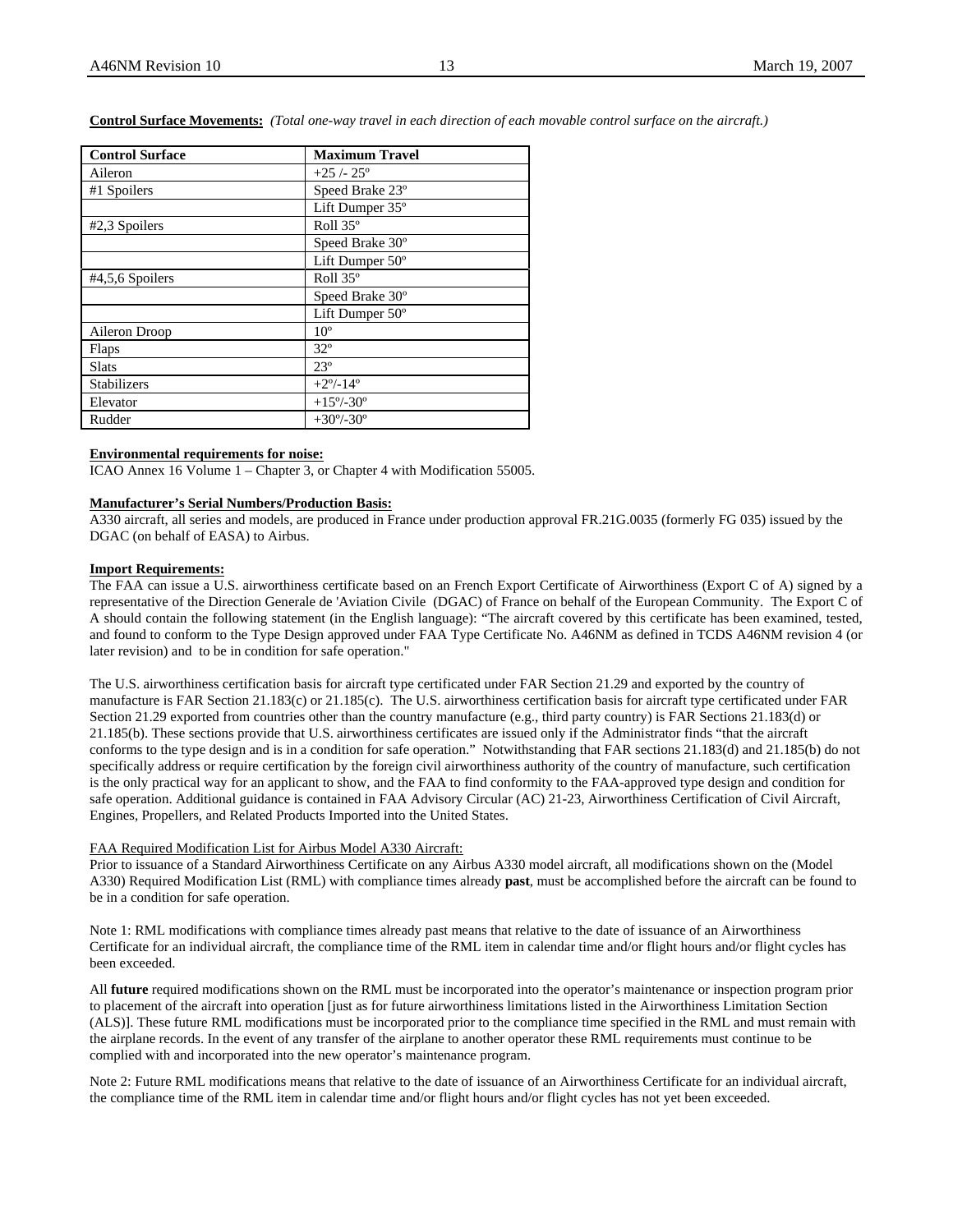Prior to issuance of a Standard Airworthiness Certificate on any Airbus A330 model aircraft, the following note must be placed on the Airworthiness Certificate:

"CONTINUED AIRWORTHINESS: Type Certificate Data Sheet (TCDS) A46NM, Revision 4, dated March 21, 2000, contains the "FAA Required Modification List (RML)" that must be complied with for this aircraft to remain in a condition for safe operation. The RML is part of the permanent record for this aircraft; it must remain with the aircraft data and continue to be complied with in the event of transfer to another operator."

Note 3: The RML was finalized through its publication in TCDS Revision 4 and requirements will not be added by later TCDS revisions. Therefore, the RML in TCDS A46NM Revision 4 or any later TCDS revision are equivalent and acceptable for compliance. All future modifications that the FAA determines must be accomplished on U.S. registered aircraft will be addressed by issuance of an Airworthiness Directive (AD).

Authority for these required modifications is given per the airworthiness certification provisions of 49 U.S.C. 44704 (c), which states "the Administrator may include in an airworthiness certificate terms required in the interest of safety". "Terms required in the interest of safety" include actions to correct unsafe conditions issued by the foreign authority of the state of design that also meet FAA criteria for corrective action. This law also gives the FAA the authority to adopt FAR § 21.183(c) and (d), which form the regulatory basis for the issue of standard U.S. airworthiness certificates on imported products. 14 CFR §21.183(c) and (d) provide that airworthiness certificates are issued only if the Administrator finds "that the aircraft conforms to the type design and is in a condition for safe operation." The modifications identified in the list below are required in the interest of safety and are necessary for this airplane to be in a condition for safe operation.

A Notice of Policy Statement announcing the FAA's policy with respect to foreign mandatory continued airworthiness information, when no aircraft of the affected design are currently operating in the U.S. was published in the Federal Register on May 11, 1998

# Alternative Methods of Compliance to an RML modification:

For each RML modification, an alternative method of compliance (AMOC) or adjustment of the compliance time may be used if approved by the Manager, International Branch, ANM-116, FAA Transport Airplane Directorate; 1601 Lind Avenue Southwest; Renton, Washington 98055; telephone (425) 227-1263; fax (425) 227-1149. Operators shall submit their request through an appropriate FAA Principle Maintenance Inspector, who may add comments and then send it to the Manager, International Branch.

# FAA Compliance findings to the A330 RML:

#### The FAA has accepted:

(1) Model A330-323 aircraft in the Airbus as-delivered configuration for msn 524 and on as compliant with the applicable modifications of the A330 RML. FAA acceptance is based on the Airbus statement to the FAA (ref. Airbus letter EAL G01M03003568 issue 2, dated June 24, 2003) that the RML modifications applicable to model A330-323 aircraft are either part of the FAA approved type design (ref. AI/EA-N 415.1630/99 Issue 1, dated July 20, 1999), required to be installed at aircraft delivery by DGAC/EASA AD, or required to be installed by Airbus on all A330-323 aircraft at time of delivery.

(2) Model A330-223 aircraft in the Airbus as-delivered configuration for msn 609 and on as compliant with the applicable modifications of the A330 RML. FAA acceptance is based on the Airbus statement to the FAA (ref. Airbus letter EAL G03D0415493, dated July 9, 2004) that the RML modifications applicable to model A330-223 aircraft are either part of the FAA approved type design (ref. AI/EA-N 415.1223/98 Issue 2, dated August 20, 1998), required to be installed at aircraft delivery by DGAC/EASA AD, or required to be installed by Airbus on all A330-223 aircraft at time of delivery.

FAA Required Modification List(RML) for the Airbus Model A330 Aircraft: The RML for the A330 is composed of items 1A through 40B as listed on the following pages.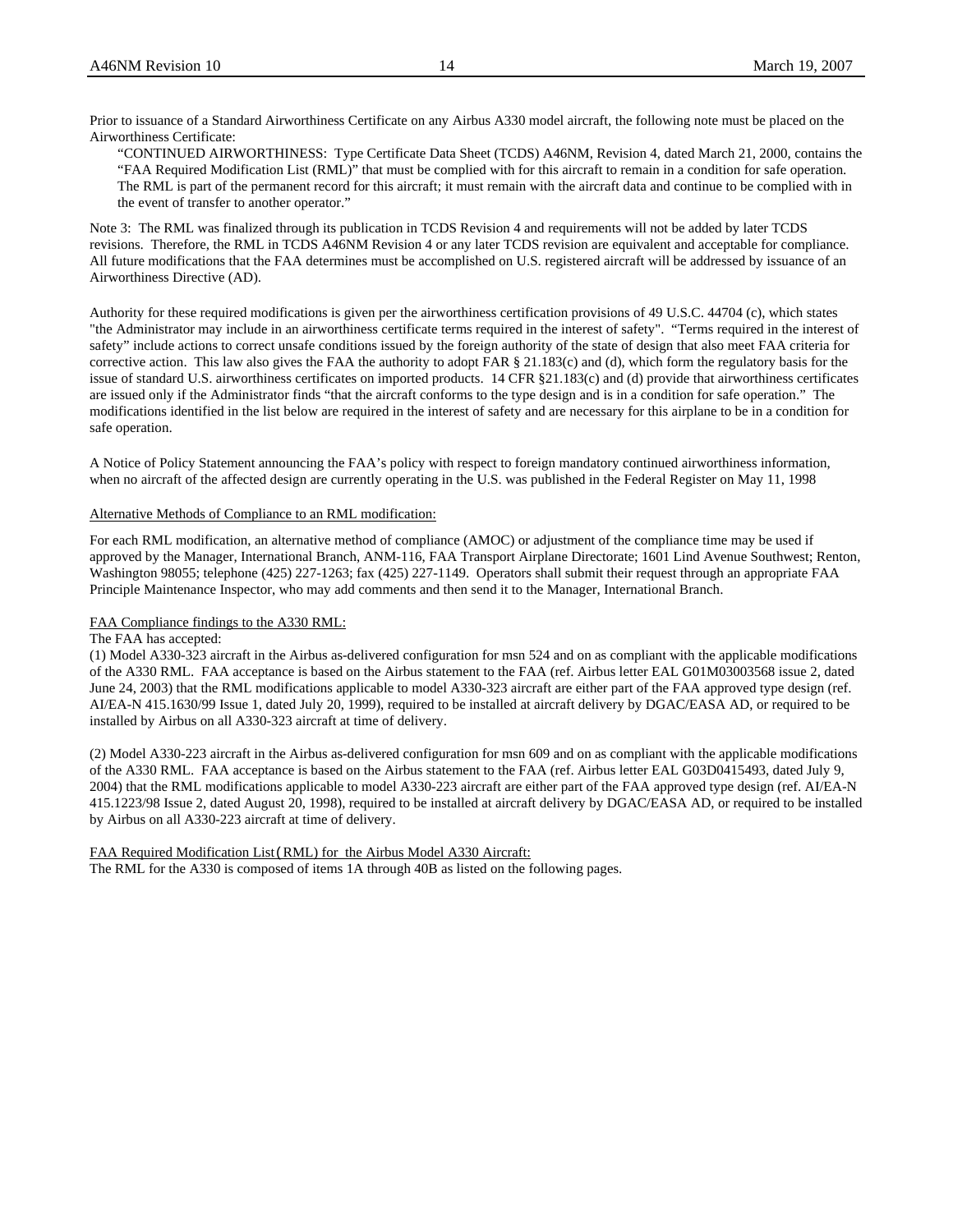| <b>RML</b><br>#          | DGAC CN#              | $\mathbf{Mod} \ \#$             | <b>Mandatory Action</b>                                                                             | <b>Applicable To:</b>                                                  | S/B#                                                 | $S/B$ REV(s)                                 | <b>Compliance Time</b>                                                                                                                                           |
|--------------------------|-----------------------|---------------------------------|-----------------------------------------------------------------------------------------------------|------------------------------------------------------------------------|------------------------------------------------------|----------------------------------------------|------------------------------------------------------------------------------------------------------------------------------------------------------------------|
| 1A                       | 1996-006-<br>024(B)R1 | 42409                           | FUSELAGE -<br>REINFORCE JOINT<br>AT FRAMES 48 - 53.2                                                | Airplanes without<br>mod 43475 or<br>without SB A330-<br>21-3027       | 53-3015                                              | 1 or higher                                  | Frames 53/53.1/53.2: Prior to<br>5800 total flight cycles. For<br>frames 48 to 52: Prior to<br>15600 total flight cycles.                                        |
| 1B                       | 1996-006-<br>024(B)R1 | 42409                           | <b>FUSELAGE -</b><br><b>REINFORCE JOINT</b><br><b>AT FRAMES 48 - 53.2</b>                           | Airplanes with<br>mod 43475 or<br>with SB A330-21-<br>3027             | 53-3015                                              | 1 or higher                                  | Frames 53/53.1/53.2 prior to<br>5300 total flight cycles. For<br>frames 48 to 52 prior to<br>14100 total flight cycles.                                          |
| 2                        | 1997-265-<br>056(B)R1 | N/A                             | <b>REVISE AMM</b><br><b>AIRWORTHINESS</b><br>LIMITS.                                                | ALL Model A330<br>Airplanes                                            | <b>AMM</b><br><b>CHAPTER</b><br>5                    | 8 or higher                                  | Prior to C of A Issuance                                                                                                                                         |
| 3                        | 1998-539-<br>088(B)   | N/A                             | <b>REPLACE</b><br><b>FRANKENJURA</b><br><b>EYE-END ON</b><br><b>ELEVATOR</b><br><b>SERVOCONTRLS</b> | ALL Model A330<br>Airplanes                                            | <b>AOT 27-24</b>                                     | 1 or higher                                  | Prior to 7/09/99 or C of A<br>Issuance; whichever occurs<br>later                                                                                                |
| $\overline{4}$           | 1999-111-<br>093(B)   | 45870 AND<br>46231 AND<br>46891 | <b>INSTALL WIRING</b><br>FOR E-BRAKE<br><b>SHUTOFF VALVE</b>                                        | ALL Model A330<br>Airplanes                                            | 29-3054<br>AND 32-<br>3083R2                         | 3054: 0 or<br>higher<br>3083: 2 or<br>higher | Prior to 7/31/01 or C of A<br>Issuance; whichever occurs<br>later                                                                                                |
| $\overline{\phantom{a}}$ | 1999-123-<br>092(B)   | 43724, OR<br>44661, OR<br>44662 | <b>FLIGHT</b><br><b>MANAGEMENT</b><br><b>COMPUTER</b><br><b>REPLACEMENT</b>                         | ALL Model A330<br>Airplanes                                            | $\sqrt{22} - 3011,$<br>OR 22-<br>3009, OR<br>22-3010 | All SB's<br>revision 1<br>or higher          | Prior to 6/30/99 or C of A<br>Issuance; whichever occurs<br>later                                                                                                |
| $6\overline{6}$          | 1999-142-<br>097(B)   | 46170,<br><b>OR</b><br>46596    | FLIGHT CONTROL<br><b>UNIT CHANGE</b>                                                                | Airplanes with<br>Mod. 44887 OR<br>with SB 22-3012                     | 22-3021,<br>OR 22-3020                               | 1 or higher                                  | Prior to 6/30/99 or C of A<br>Issuance; whichever occurs<br>later                                                                                                |
| $\overline{7}$           | 1999-144-<br>094(B)R1 | 45977                           | <b>REPLACE RAT</b><br><b>ACTUATOR</b>                                                               | Airplanes with<br><b>Sundstrand RAT</b>                                | 29-3057                                              | 1 or higher                                  | Prior to $12/31/00$ or C of A<br>Issuance; whichever occurs<br>later                                                                                             |
| $\,8\,$                  | 1999-331-<br>098(B)   | 42447                           | REPLACE NLG<br><b>HINGE FITTING</b><br><b>BRACKETS</b>                                              | ALL Model A330<br>Airplanes                                            | 52-3046                                              | 1 or higher                                  | Prior to $01/21/01$ or C of A<br>Issuance; whichever occurs<br>later                                                                                             |
| <b>9A</b>                | 1999-350-<br>100(B)R1 | 46904,<br><b>AND</b><br>46905   | REPLACE PIVOT<br>PINS & BELLCRANK<br><b>ASSEMBLIES</b>                                              | $-202, -223, -243, -$<br>$323, -343$                                   | 32-3095                                              | 1 or higher                                  | The Later of (a) and (b):<br>(a) Prior to 4800 total flight<br>cycles or within 5 years since<br>new; which ever occurs first;<br>and<br>(b) Prior to $06/08/01$ |
| 9B                       | 1999-350-<br>100(B)R1 | 46902,<br><b>AND</b><br>46903   | REPLACE PIVOT<br>PINS & BELLCRANK<br><b>ASSEMBLIES</b>                                              | ALL Model A330 32-3096<br>Airplanes                                    |                                                      | 1 or higher                                  | Prior to 10 years since new or<br>C of A Issuance; whichever<br>occurs later                                                                                     |
| 9C                       | 1999-350-<br>100(B)R1 | 46904,<br><b>AND</b><br>46905   | REPLACE PIVOT<br>PINS & BELLCRANK 341, -342<br><b>ASSEMBLIES</b>                                    | $-301, -321, -322, -$                                                  | 32-3095                                              | 1 or higher                                  | The Later of (a) and (b):<br>(a) Prior to 6500 total flight<br>cycles or within 5 years since<br>new; which ever occurs first;<br>and<br>(b) Prior to 06/08/01   |
| 10A                      | 1999-406-<br>103(B)   | 45307                           | <b>REPLACE</b><br>HORIZONTAL<br><b>HYDRAULIC</b><br><b>BRACKET</b>                                  | All Airplanes,<br>except -202, with<br>mod 43475 OR<br>with SB 21-3027 | 53-3088                                              | 0 or higher                                  | Prior to 7880 total flight<br>cycles or 30700 total flight<br>hrs; whichever occurs first                                                                        |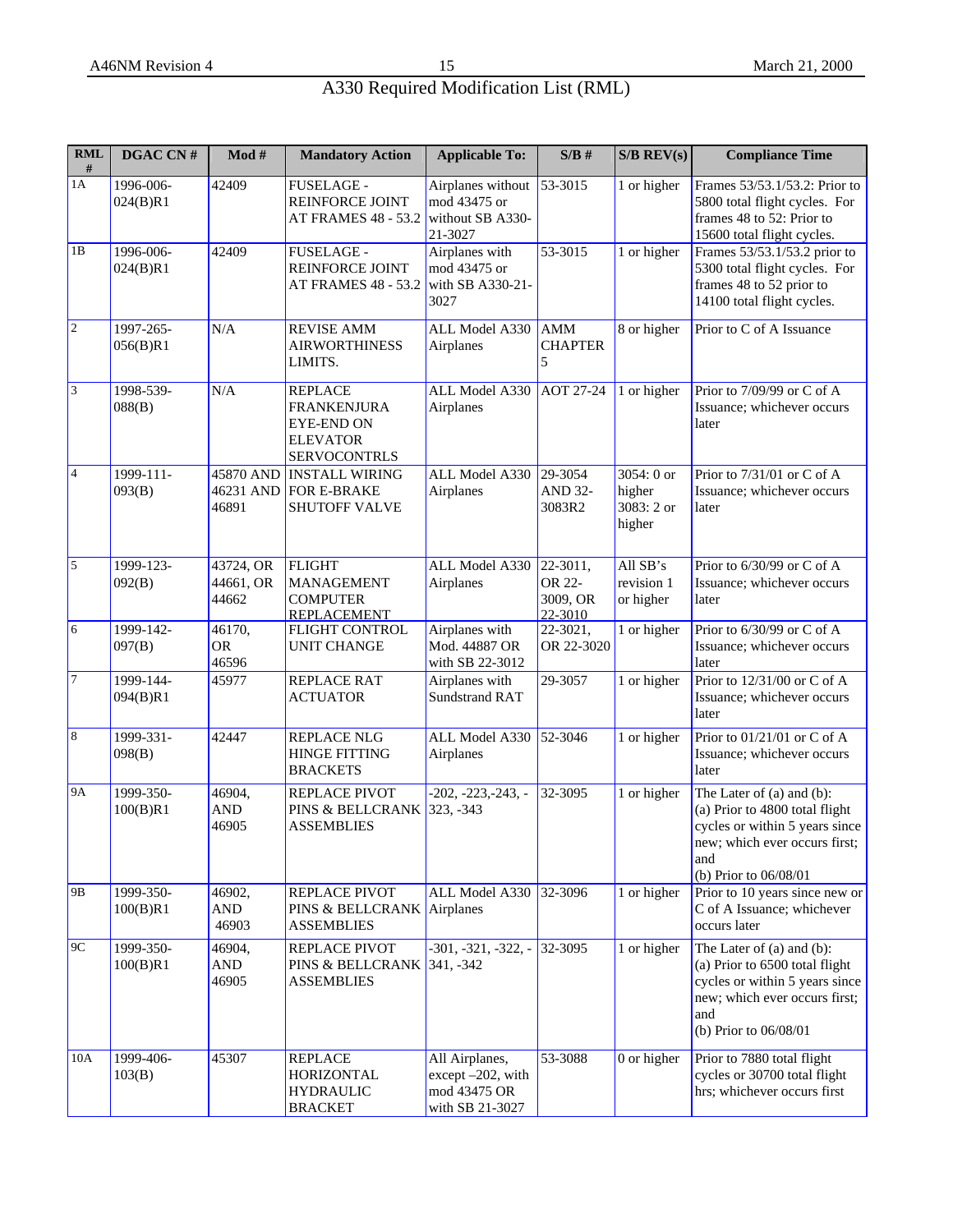| $\mathbf{RML}$<br># | DGAC CN#                                                  | Mod #                                      | <b>Mandatory Action</b>                                                                | <b>Applicable To:</b>                                                                  | S/B#                                                                                | $S/B$ REV(s)                                                                   | <b>Compliance Time</b>                                                                      |
|---------------------|-----------------------------------------------------------|--------------------------------------------|----------------------------------------------------------------------------------------|----------------------------------------------------------------------------------------|-------------------------------------------------------------------------------------|--------------------------------------------------------------------------------|---------------------------------------------------------------------------------------------|
| 10B                 | 1999-406-<br>103(B)                                       | 45307                                      | <b>REPLACE</b><br>HORIZONTAL<br><b>HYDRAULIC</b><br><b>BRACKET</b>                     | All Airplanes,<br>except-202,<br>without mod<br>43475 OR without<br>SB 21-3027         | 53-3088                                                                             | 0 or higher                                                                    | Prior to 8620 total flight<br>cycles or 33600 total flight<br>hrs; whichever occurs first   |
| 10C                 | 1999-406-<br>103(B)                                       | 45307                                      | <b>REPLACE</b><br><b>HORIZONTAL</b><br><b>HYDRAULIC</b><br><b>BRACKET</b>              | $-202$                                                                                 | 53-3088                                                                             | 0 or higher                                                                    | Prior to 8540 total flight<br>cycles or 33300 total flight<br>hrs, whichever occurs first   |
| 11                  | 1999-442-<br>104(B)                                       | 46820,<br><b>OR</b><br>46865               | <b>PASSENGER/CREW</b><br><b>DOOR FRAME</b><br><b>LININGS</b>                           | <b>ALL</b> Airplanes<br>with mod 44461<br>0R<br>44462 OR 44463<br>OR 44464 OR<br>44465 | 25-3096                                                                             | 1 or higher                                                                    | Prior to $11/03/05$ or C of A<br>Issuance; whichever occurs<br>later                        |
| $\overline{1}2A$    | 1999-449-<br>105(B)                                       | 45899                                      | <b>REINFORCE FRAME</b><br>40                                                           | $-202, -223$                                                                           | 53-3093                                                                             | 2 or higher                                                                    | Prior to 9700 Total flight<br>cycles or 28800 total flight<br>hours; whichever occurs first |
| 12B                 | 1999-449-<br>105(B)                                       | 45899                                      | REINFORCE FRAME<br>40                                                                  | $-301, -321, -322,$<br>$-341, -342$                                                    | 53-3093                                                                             | 1 or higher                                                                    | Prior to 7320 total flight<br>cycles or 26130 total flight<br>Hours; whichever occurs first |
| 13                  | 1999-508-<br>106(B)                                       | 41652,<br><b>OR</b><br>43904               | <b>MODIFY LOWER</b><br><b>SECTIONS OF</b><br><b>FRAME 48 TO 53.2</b>                   | ALL Model A330 53-3062<br>Airplanes                                                    |                                                                                     | 0 or higher                                                                    | Prior to 2300 Total flight<br>cycles or C of A Issuance;<br>whichever occurs later          |
| 14                  | 95-053-<br>009(B)R3                                       | 44049                                      | <b>REPLACE</b><br><b>HYDRAULIC SENSE</b><br><b>LINES</b>                               | Airplanes<br>equipped with PW<br>model 4164 or<br>4168 engines                         | 29-3019                                                                             | 1 or higher                                                                    | Prior to 10/31/97 or C of A<br>Issuance; whichever occurs<br>later                          |
| 15                  | $95-248-022(B)$                                           | 42607                                      | MOD - FUSELAGE<br>STRINGER 39                                                          | ALL Model A330 53-3021<br>Airplanes                                                    |                                                                                     | 0 or higher                                                                    | Prior to 3800 total flight<br>cycles                                                        |
| 16                  | 96-106-030(B)                                             | 41849 OR<br>43364                          | <b>AFT CARGO</b><br><b>COMPARTMENT</b><br><b>DOOR</b>                                  | ALL Model A330 52-3023<br>Airplanes                                                    |                                                                                     | 0 or higher                                                                    | Prior to 6000 total flight<br>cycles                                                        |
| 17                  | $96 - 134 -$<br>031(B)R2 AND OR [44143<br>$97-266-057(B)$ | [45271];<br>AND SB-<br>A330-32-<br>3070R0] | <b>LANDING GEAR</b><br><b>FREE FALL</b><br><b>EXTENSION</b><br><b>ELECTRIC CIRCUIT</b> | ALL Model A330 [32-<br>Airplanes                                                       | 3048R3]<br><b>OR</b><br>$[32-$<br>3048R0, R1<br>or R <sub>2</sub> AND<br>32-3070R0) | $-3048:3$ or<br>higher, OR<br>3048:<br>$0,1,$ or 2<br>AND 3070:<br>0 or higher | Prior to $3/23/99$ or C of A<br>Issuance; whichever occurs<br>later                         |
| 18                  | $96-136-$<br>032(B)R1                                     | 43689 AND<br>44603                         | <b>ELECTRICAL</b><br>POWER-APU FUEL<br><b>PUMPS ELEC</b><br><b>SUPPLY</b>              | ALL Model A330<br>Airplanes                                                            | $28 - 3041$                                                                         | 3 or higher                                                                    | Prior to $3/1/98$ or C of A<br>Issuance; whichever occurs<br>later                          |
| 19                  | 96-159-<br>033(B)R2                                       | 44173,<br><b>OR</b><br>44237               | MLG- SHORTENING<br><b>MECHANISM</b><br><b>BELLCRANK</b>                                | ALL Model A330 32-3047<br>Airplanes<br>without Mod<br>43029 installed                  |                                                                                     | 2 or higher                                                                    | Prior to $1/07/99$ or C of A<br>Issuance; whichever occurs<br>later                         |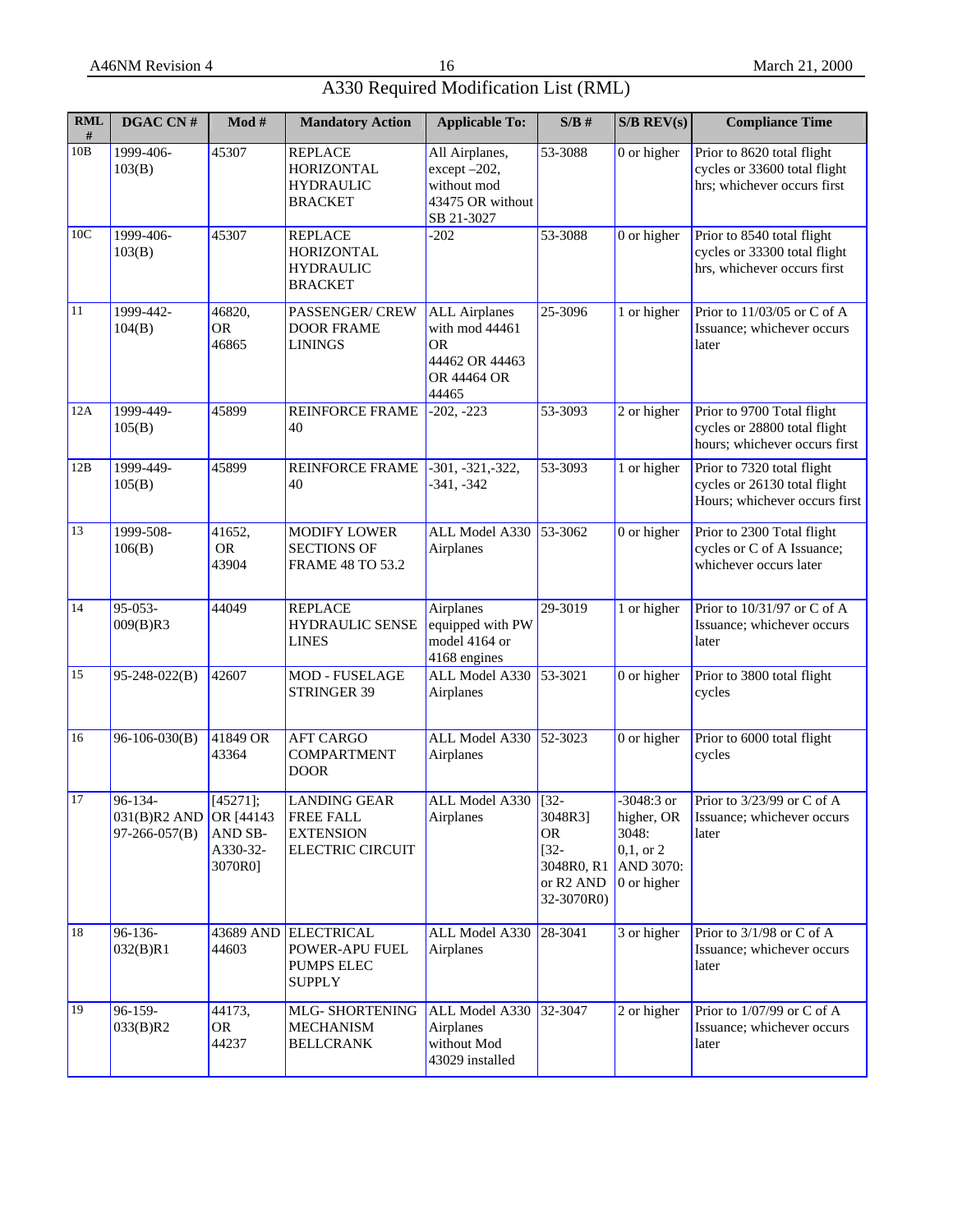| <b>RML</b><br># | DGAC CN#                 | Mod #                            | <b>Mandatory Action</b>                                           | <b>Applicable To:</b>                                                               | S/B#                                                          | $S/B$ REV(s)                                     | <b>Compliance Time</b>                                             |
|-----------------|--------------------------|----------------------------------|-------------------------------------------------------------------|-------------------------------------------------------------------------------------|---------------------------------------------------------------|--------------------------------------------------|--------------------------------------------------------------------|
| 20              | 96-184-<br>036(B)R2      | 46558                            | <b>ICE PROTECTION-</b><br>WING ANTI ICE<br>VALVES                 | ALL Model A330<br>Airplanes                                                         | S/B 30-<br>3020                                               | $-3020:$<br>0 or higher                          | Prior to C of A Issuance                                           |
| 21              | $97-004-041(B)$          | 43697,<br><b>OR</b><br>43761     | <b>REAR FUSELAGE</b><br>CARGO DOOR<br><b>FRAME</b>                | ALL Model A330<br>Airplanes                                                         | 53-3048                                                       | 0 or higher                                      | Prior to 7000 total flight<br>cycles                               |
| 22              | 97-154-<br>049(B)R1      | 44457 AND<br>45022               | RADIO ANTENNA<br><b>ALTIMETER</b><br>"THOMSON"                    | ALL Model A330<br>Airplanes fitted<br>with Radio<br>Altimeter P/N<br>9599-607-19501 | 34-3044<br><b>AND</b><br>$21 - 3053$<br><b>AND</b><br>92-3017 | All S/Bs:<br>0 or higher                         | Prior to 10/31/98 or C of A<br>Issuance; whichever occurs<br>later |
| 23              | $97-178-051(B)$          | 44918                            | A/C RAM AIR<br><b>OUTLET DUCT</b>                                 | ALL Model A330<br>Airplanes                                                         | 21-3059                                                       | $\overline{0}$ or higher                         | Prior to 6/30/98 or C of A<br>Issuance; whichever occurs<br>later  |
| 24              | $97-179-052(B)$          | 45088, OR<br>45087               | <b>FWD FLAP TRACKS</b>                                            | ALL Model A330<br>Airplanes                                                         | 57-3048                                                       | 1 or higher                                      | Prior to 3500 total flight<br>hours                                |
| 25              | $97-204-053(B)$          | 41856,<br><b>OR</b><br>45224     | FWD FUSELAGE-<br><b>REINFORCE</b><br>DBLR/OUTFLOW<br><b>VALVE</b> | ALL Model A330<br>Airplanes                                                         | 53-3084                                                       | 0 or higher                                      | Prior to 7500 total flight<br>cycles                               |
| 26              | $97 - 361 -$<br>058(B)R2 | 44511 AND<br>41671               | MLG-SHORTENING<br><b>MECHANISM</b><br><b>BELLCRANK BOLTS</b>      | ALL Model A330<br>Airplanes without<br>Mod<br>43029 installed                       | 32-3056                                                       | 1 or higher                                      | Prior to12000 total flight<br>cycles on the MLG                    |
| 27              | $97-386-060(B)$          | 45077<br><b>OR</b><br>45564      | HOT TRANSFO-<br><b>RECTIFIERS</b><br><b>OPERATION</b>             | ALL Model A330<br>Airplanes                                                         | $24 - 3019$                                                   | 1 or higher                                      | Prior to 12/31/98 or C of A<br>Issuance; whichever occurs<br>later |
| 28              | 98-022-<br>062(B)R1      | 46115                            | PNEUMATIC LEAK<br><b>DETECTION</b><br><b>SYSTEM WIRING</b>        | ALL Model A330<br>Airplanes                                                         | AOT 36-04<br><b>OR</b><br>SB 36-3012                          | AOT: 0 or<br>higher<br>$-3012:$<br>$0$ or higher | Prior to 12/16/98 or C of A<br>Issuance; whichever occurs<br>later |
| 29              | $98-023-063(B)$          | 43441,<br><b>OR</b><br>41848     | <b>CENTER FUSELAGE</b><br><b>REINFORCE FR</b><br>53.3/53.5        | ALL Model A330 53-3039<br>Airplanes with<br>Mod. 40161                              |                                                               | 1 or higher                                      | Prior to 10000 total flight<br>cycles                              |
| 30              | $98-024-064(B)$          | 44360,<br><b>OR</b><br>44440     | REINFORCE KEEL<br>ANGLE OF FRONT<br>SPAR FR40                     | All Airplanes with $ 57-3046$<br>Mod. 41652                                         |                                                               | $0$ or higher                                    | Prior to 4000 total flight<br>cycles                               |
| 31              | $98-098-065(B)$          | 42353 AND<br>43438]; OR<br>41848 | $[42351AND]$ REINFORCE<br>DOORFRAMES/<br><b>EMERGENCY EXITS</b>   | Airplanes with<br>Mod. 40161                                                        | 53-3023                                                       | $0$ or higher                                    | Prior to 10000 total flight<br>cycles                              |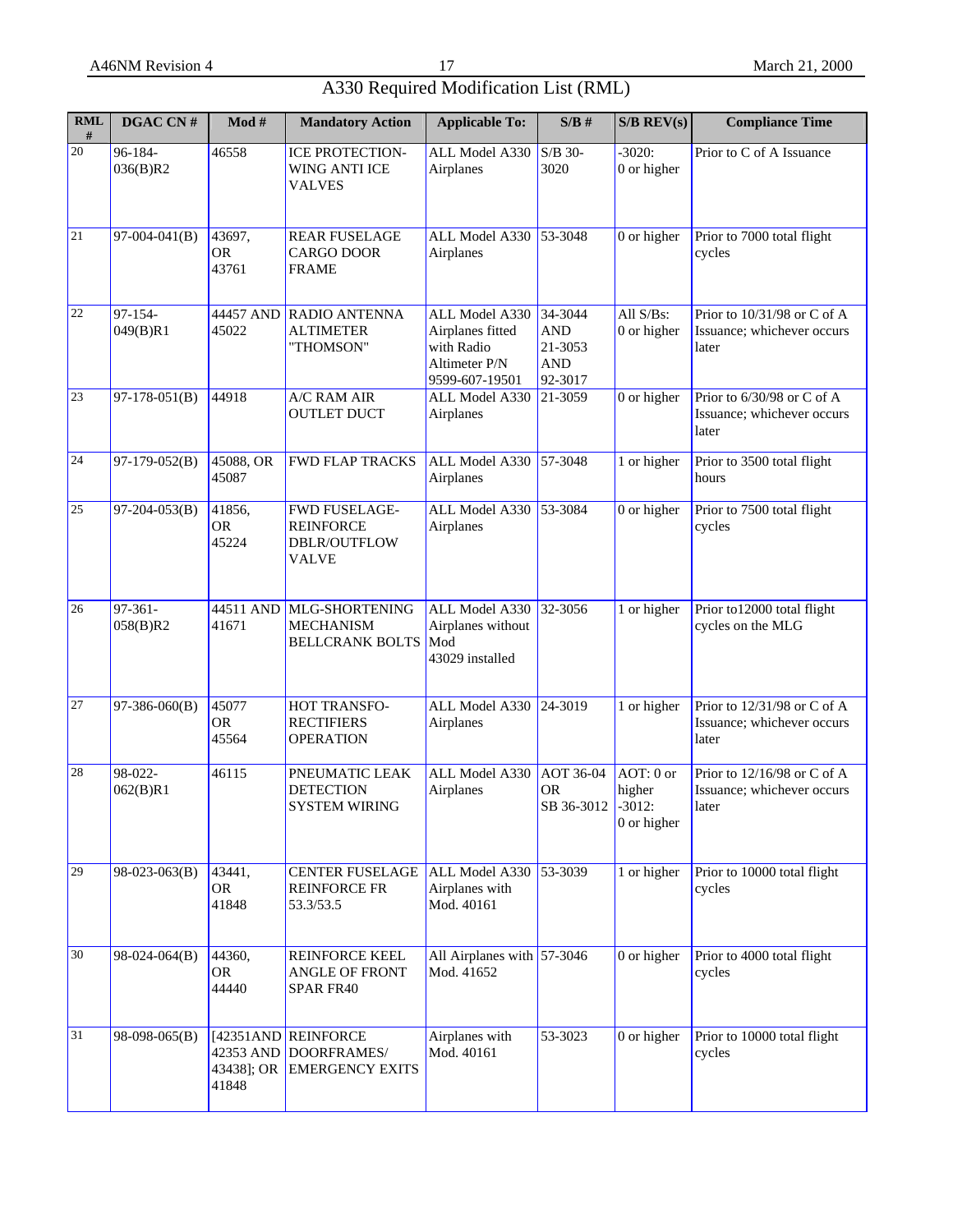| <b>RML</b><br># | DGAC CN#            | $\mathbf{Mod} \ \#$                                                            | <b>Mandatory Action</b>                                                                                  | <b>Applicable To:</b>                                                                            | S/B#                                        | $S/B$ REV(s)                                | <b>Compliance Time</b>                                                                    |
|-----------------|---------------------|--------------------------------------------------------------------------------|----------------------------------------------------------------------------------------------------------|--------------------------------------------------------------------------------------------------|---------------------------------------------|---------------------------------------------|-------------------------------------------------------------------------------------------|
| 32              | 98-099-066(B)       | 42969 AND<br>45580                                                             | <b>FUEL</b><br><b>DENSITOMETERS -</b><br>ATA <sub>28</sub>                                               | ALL Model A330<br>Airplanes                                                                      | 28-3044R1<br>OR 28-3053<br>and<br>28-3044R0 | 3044:1 or<br>higher<br>3053: 0 or<br>higher | Prior to 6 Years since new                                                                |
| 33              | 98-101-068(B)       | 43306                                                                          | <b>MODIFY DOOR</b><br><b>STOP FITTING ON</b><br>PASS DOORS                                               | ALL Model A330<br>Airplanes                                                                      | 53-3044                                     | 1 or higher                                 | Prior to 10000 total flight<br>cycles                                                     |
| 34              | 98-268-<br>073(B)R1 | 45534                                                                          | <b>REPLACE MLG</b><br><b>DOOR</b>                                                                        | All Airplanes with $52-3049$<br>MLG door S/N<br>AA1001 to<br>AA1196; or<br>SPAA001 to<br>SPAA015 |                                             | 0 or higher                                 | Prior to 2/18/00 or C of A<br>Issuance; whichever occurs<br>later                         |
| 35              | $98-291-074(B)$     | 44030,<br><b>OR</b><br>43761                                                   | <b>REINFORCE FRAME</b><br><b>65 REAR FUSELAGE</b>                                                        | <b>ALL Model</b><br>A330-300<br>Airplanes                                                        | 53-3058                                     | 2 or higher                                 | Prior to 10000 total flight<br>cycles                                                     |
| 36              | 98-352-076(B)       | 46416                                                                          | MOD MLG O/B PIN /<br><b>BRAKE ROD TO</b><br><b>MAIN STRUT</b>                                            | ALL Model A330<br>Airplanes                                                                      | 32-3084                                     | 2 or higher                                 | Prior to 1/19/99 or C of A<br>Issuance; whichever occurs<br>later                         |
| 37              | 98-454-082(B)       | [43577];<br>OR [41652]<br><b>AND</b><br>44440]; OR<br>[41652]<br>AND<br>44360] | <b>LOWER KEELBEAM</b><br><b>FITTING/FWD</b><br><b>LOWER SHELL</b>                                        | ALL Model A330<br>Airplanes                                                                      | $57 - 3032$                                 | 3 or higher                                 | Prior to 6600 Total flight<br>cycles or 21800 Total Flight<br>Hrs, whichever occurs first |
| 38A             | 98-484-<br>081(B)R1 | 46472                                                                          | REPLACE PIVOT<br>PINS OF SLIDE<br><b>LOCKING</b><br><b>MECHANISM</b>                                     | All Airplanes with $52-3050$<br>44860 (Type 1<br>Emerg Exits)                                    |                                             | 1 or higher                                 | Prior to 3/12/00 or C of A<br>Issuance; whichever occurs<br>later                         |
| 38B             | 98-484-<br>081(B)R1 | 46471                                                                          | REPLACE PIVOT<br>PINS OF SLIDE<br><b>LOCKING</b><br><b>MECHANISM</b>                                     | All Airplanes with $52-3050$<br>44330 (Mid & Aft<br>Pax Doors)                                   |                                             | 1 or higher                                 | Prior to 3/12/00 or C of A<br>Issuance; whichever occurs<br>later                         |
| 38C             | 98-484-<br>081(B)R1 | 46473                                                                          | REPLACE PIVOT<br>PINS OF SLIDE<br><b>LOCKING</b><br><b>MECHANISM</b>                                     | All Airplanes with 52-3050<br>44332 (Type A<br>Emerg Exits)                                      |                                             | 1 or higher                                 | Prior to 3/12/00 or C of A<br>Issuance; whichever occurs<br>later                         |
| 39              | 98-507-085(B)       | [45904 and<br>45905]                                                           | $[45090]$ , OR REPLACE-<br>[45155], OR DIAPHRAGM FOR<br>[45197], OR EMERGENCY<br>[45904], OR $ ACTUATOR$ | ALL Model A330<br>Airplanes                                                                      | $52 - 3048$                                 | 1 or higher                                 | Prior to $12/16/01$ or C of A<br>Issuance; whichever occurs<br>later                      |
| 40A             | 98-538-<br>087(B)R1 | 46353                                                                          | <b>MODIFY DOOR</b><br>STAY MECHANISM<br><b>EMERG EXITS</b>                                               | All Airplanes with 52-3051<br>44332 (Type A<br>Emerg Exits)                                      |                                             | 1 or higher                                 | Prior to 3/31/00 or C of A<br>Issuance; whichever occurs<br>later                         |
| 40B             | 98-538-<br>087(B)R1 | 46352                                                                          | MODIFY DOOR<br>STAY MECHANISM<br>MID/AFT EXITS                                                           | All Airplanes with $52-3051$<br>44330 (Mid & Aft<br>Pax Doors)                                   |                                             | 1 or higher                                 | Prior to 3/31/00 or C of A<br>Issuance; whichever occurs<br>later                         |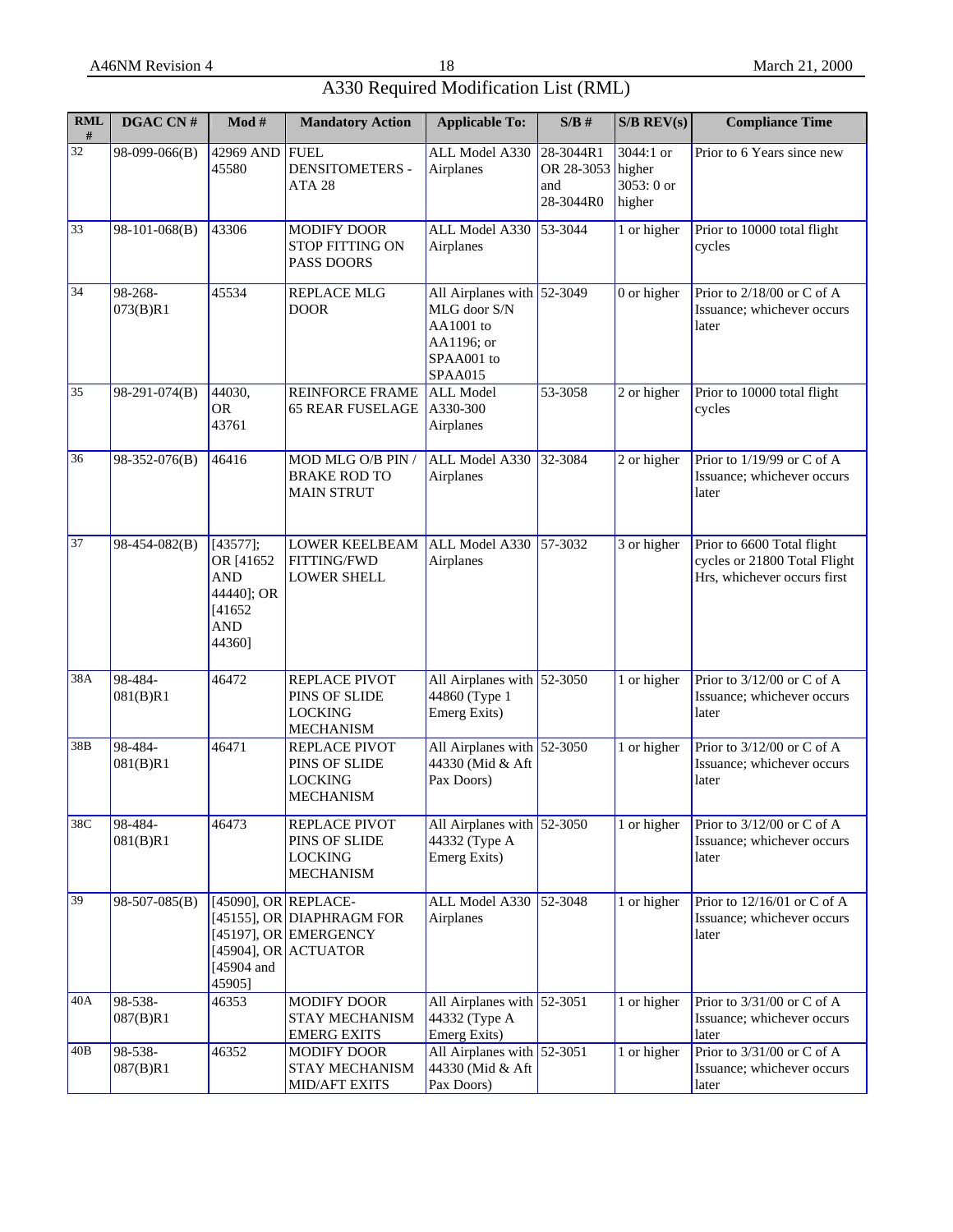**Hydraulic Fluids:** Type IV - Specification NSA 30.7110

# **Auxiliary Power Unit (APU):**

| Garrett Airesearch         | GTCP 331-350C (Specification 31-7677A) |
|----------------------------|----------------------------------------|
| Maximum Allowable Speed    | $(107\%)$ 41,730 RPM                   |
| Maximum Gas Temperature:   |                                        |
| Turbine Outlet Temperature | $-650 °C$                              |
| <b>Starting</b>            | 1250 °C                                |

Approved oils: See Garrett report GT-7800 or Garrett Maintenance Manual.

**Tires:** Refer to Airbus Service Bulletin (SB) A330-32-3004.

# **SERVICE INFORMATION:**

Each of the documents listed below that contain a statement that it is approved by the European Aviation Safety Agency (EASA) - or for approvals made before September 28, 2003 - by the DGAC France, are accepted by the FAA and are considered FAA approved. Additionally, approvals issued by Airbus under the authority of EASA approved Design Organization EASA.21J.031 - or for approvals made before September 28, 2003 - under the authority of by DGAC Design Organization Approval No. C01 or JAA Design Organization Approval No. F.JA.02 are considered FAA approved. These approvals pertain to the type design only.

- Airbus Service Bulletins, except as noted below,
- Structural repair manuals,
- Vendor manuals referenced in Airbus service bulletins
- US version of Aircraft flight manuals,
- Repair Instructions.

Note: Design changes that are contained in Airbus Service Bulletins and that are classified as Level 1 Major in accordance with the US/France Bilateral Aviation Safety Agreement Implementation Procedures for Airworthiness must be approved by the FAA.

### **GENERAL NOTES: (All Models of A330 Series Airplanes)**

| Note 1: | A current Weight and Balance report including list of the equipment included in the certificated empty weight, and<br>loading instructions, when necessary, must be provided for each aircraft at the time of original airworthiness<br>certification and at all times thereafter. Refer to Airbus Documents 00G080A0006/C2S for A330-200 series<br>aircraft and 00G080A0006/C3S for A330-300 series aircraft.                                                                                                                                                                                                                                                                                                                                                                                                                                                                                                                                                                                                 |
|---------|----------------------------------------------------------------------------------------------------------------------------------------------------------------------------------------------------------------------------------------------------------------------------------------------------------------------------------------------------------------------------------------------------------------------------------------------------------------------------------------------------------------------------------------------------------------------------------------------------------------------------------------------------------------------------------------------------------------------------------------------------------------------------------------------------------------------------------------------------------------------------------------------------------------------------------------------------------------------------------------------------------------|
| Note 2: | Instructions For Continued Airworthiness required under § 21.50 for service life limits on components,<br>required inspections and inspection intervals, and certification maintenance requirements:<br>A330 Maintenance Review Board Report 00G050A0002/C01 approved by the FAA;<br>Safe Life Airworthiness Limitation Items are provided in the A330 Airworthiness Limitation Section (ALS)<br>$\bullet$<br>sub-parts 1-2 and 1-3 and approved by EASA (Ref. Document 00G050AM091/C01);<br>Certification Maintenance Requirements (CMR's) are provided in the A330 Airworthiness Limitations Section<br>(ALS) Part 3 approved by EASA (Document 00G050A0003/C01);<br>Damage Tolerant Airworthiness Limitation Items are provided in the A330 Airworthiness Limitations Section<br>(ALS) Part 2 approved by EASA (Document 00G050A3301/C01)<br>Fuel Airworthiness Limitations are provided in the A330 Airworthiness Limitations Section (ALS) Part 5<br>$\bullet$<br>approved by EASA (Document 95A.1932/05) |
| Note 3: | Compliance with the FAA Required Modification List for Airbus Model A330 Aircraft as included under the<br>Import Requirements section of TCDS Revision 4, dated March 21, 2000 or later TCDS revision, is necessary for an<br>A330 aircraft to be found in a condition for safe operation. The FAA has accepted:<br>Model A330-323 aircraft in the Airbus as-delivered configuration for msn 524 and on as compliant with the<br>applicable modifications of the A330 RML.<br>Model A330-223 aircraft in the Airbus as-delivered configuration for msn 609 and on as compliant with the<br>٠<br>applicable modifications of the A330 RML.                                                                                                                                                                                                                                                                                                                                                                     |
| Note 4: | A330-301: If modification 42792, "Autoflight-FMGEC-Introduce L5 Standard on A330 Aircraft," is embodied the<br>aircraft is qualified for CAT III precision approach and autoland. This does not constitute operational approval.                                                                                                                                                                                                                                                                                                                                                                                                                                                                                                                                                                                                                                                                                                                                                                               |